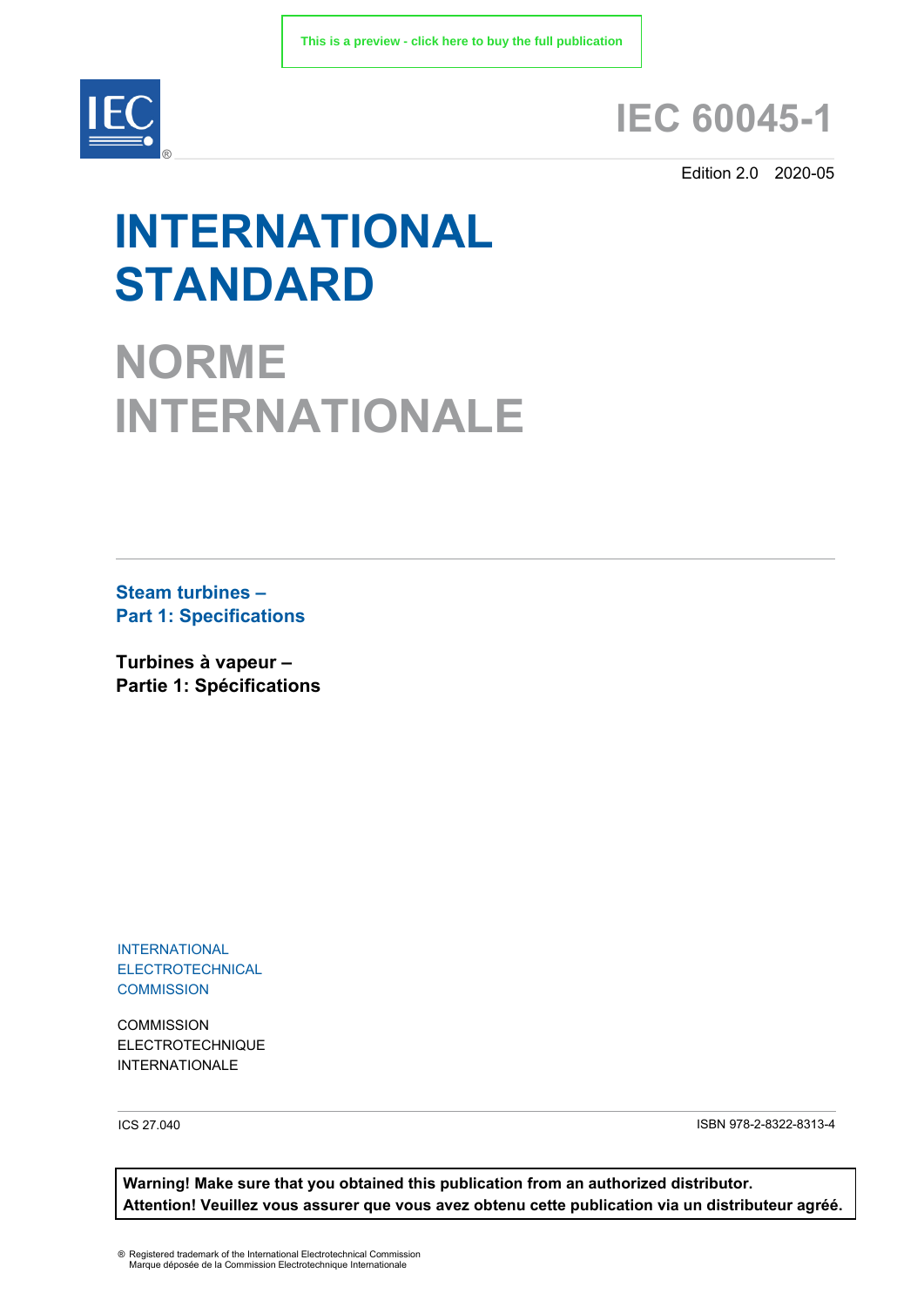$-2-$ 

IEC 60045-1:2020 © IEC 2020

# CONTENTS

| 1 |       |                                                                |  |
|---|-------|----------------------------------------------------------------|--|
| 2 |       |                                                                |  |
| 3 |       |                                                                |  |
|   | 3.1   |                                                                |  |
|   | 3.2   |                                                                |  |
|   | 3.3   |                                                                |  |
|   | 3.4   |                                                                |  |
|   | 3.5   |                                                                |  |
|   | 3.6   |                                                                |  |
|   | 3.7   |                                                                |  |
|   | 3.9   |                                                                |  |
|   | 3.10  |                                                                |  |
|   |       |                                                                |  |
|   | 3.11  |                                                                |  |
|   | 3.12  |                                                                |  |
| 4 |       |                                                                |  |
|   | 4.1   |                                                                |  |
|   | 4.2   |                                                                |  |
|   | 4.2.1 |                                                                |  |
|   | 4.2.2 | Turbine plant thermal efficiency or heat rate or steam rate 21 |  |
|   | 4.2.3 |                                                                |  |
|   |       |                                                                |  |
|   | 4.2.4 |                                                                |  |
|   | 4.2.5 |                                                                |  |
|   | 4.2.6 |                                                                |  |
|   | 4.2.7 |                                                                |  |
| 5 |       |                                                                |  |
|   | 5.1   |                                                                |  |
|   | 5.2   |                                                                |  |
|   | 5.2.1 |                                                                |  |
|   | 5.2.2 |                                                                |  |
|   | 5.2.3 |                                                                |  |
|   | 5.2.4 |                                                                |  |
|   | 5.2.5 |                                                                |  |
|   | 5.3   |                                                                |  |
|   | 5.4   |                                                                |  |
|   | 5.5   |                                                                |  |
| 6 |       |                                                                |  |
|   | 6.1   |                                                                |  |
|   | 6.1.1 |                                                                |  |
|   | 6.1.2 |                                                                |  |
|   | 6.1.3 |                                                                |  |
|   | 6.1.4 |                                                                |  |
|   | 6.1.5 |                                                                |  |
|   | 6.1.6 |                                                                |  |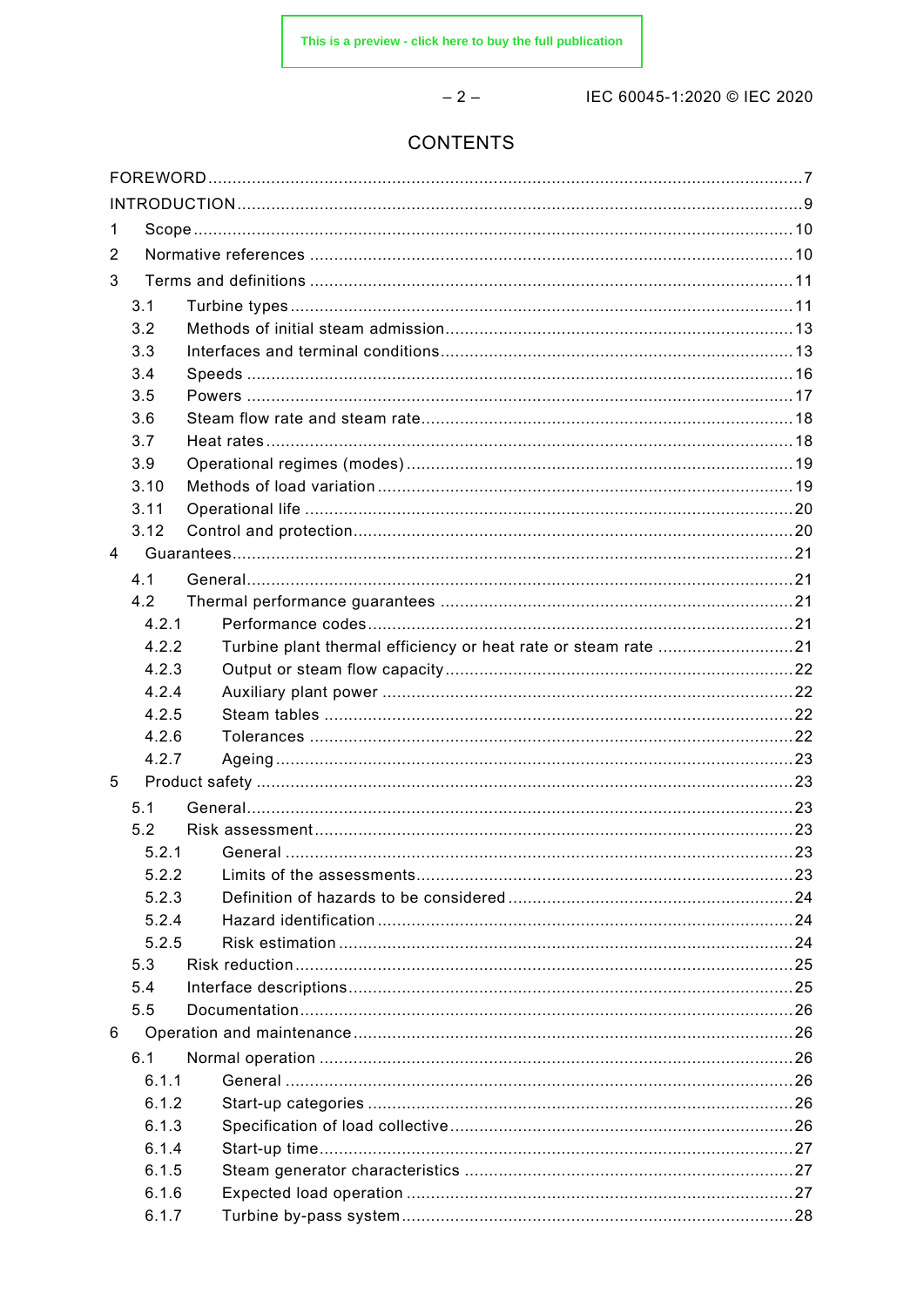|--|--|--|

| 6.1.8<br>6.2<br>6.2.1<br>6.2.2<br>6.2.3<br>6.2.4<br>6.2.5<br>6.3<br>6.3.1<br>6.3.2<br>6.3.3<br>6.4<br>6.4.1<br>6.4.2<br>6.5<br>6.6<br>$\overline{7}$<br>7.1<br>7.2<br>7.2.1<br>7.2.2<br>7.3<br>7.4<br>7.4.1<br>7.4.2<br>7.4.3<br>7.4.4<br>7.4.5<br>7.5<br>7.6<br>7.7<br>7.8<br>7.9<br>8<br>9<br>9.1<br>9.2<br>9.3<br>9.4<br>9.5<br>9.6<br>9.6.1<br>Water ingress from the feedwater heating system or other condensation<br>Preventing steam backflow to steam turbine to avoid overspeed40<br>9.6.2<br>9.6.3<br>10<br>10.1<br>10.2 |      |  |
|-------------------------------------------------------------------------------------------------------------------------------------------------------------------------------------------------------------------------------------------------------------------------------------------------------------------------------------------------------------------------------------------------------------------------------------------------------------------------------------------------------------------------------------|------|--|
|                                                                                                                                                                                                                                                                                                                                                                                                                                                                                                                                     |      |  |
|                                                                                                                                                                                                                                                                                                                                                                                                                                                                                                                                     |      |  |
|                                                                                                                                                                                                                                                                                                                                                                                                                                                                                                                                     |      |  |
|                                                                                                                                                                                                                                                                                                                                                                                                                                                                                                                                     |      |  |
|                                                                                                                                                                                                                                                                                                                                                                                                                                                                                                                                     |      |  |
|                                                                                                                                                                                                                                                                                                                                                                                                                                                                                                                                     |      |  |
|                                                                                                                                                                                                                                                                                                                                                                                                                                                                                                                                     |      |  |
|                                                                                                                                                                                                                                                                                                                                                                                                                                                                                                                                     |      |  |
|                                                                                                                                                                                                                                                                                                                                                                                                                                                                                                                                     |      |  |
|                                                                                                                                                                                                                                                                                                                                                                                                                                                                                                                                     |      |  |
|                                                                                                                                                                                                                                                                                                                                                                                                                                                                                                                                     |      |  |
|                                                                                                                                                                                                                                                                                                                                                                                                                                                                                                                                     |      |  |
|                                                                                                                                                                                                                                                                                                                                                                                                                                                                                                                                     |      |  |
|                                                                                                                                                                                                                                                                                                                                                                                                                                                                                                                                     |      |  |
|                                                                                                                                                                                                                                                                                                                                                                                                                                                                                                                                     |      |  |
|                                                                                                                                                                                                                                                                                                                                                                                                                                                                                                                                     |      |  |
|                                                                                                                                                                                                                                                                                                                                                                                                                                                                                                                                     |      |  |
|                                                                                                                                                                                                                                                                                                                                                                                                                                                                                                                                     |      |  |
|                                                                                                                                                                                                                                                                                                                                                                                                                                                                                                                                     |      |  |
|                                                                                                                                                                                                                                                                                                                                                                                                                                                                                                                                     |      |  |
|                                                                                                                                                                                                                                                                                                                                                                                                                                                                                                                                     |      |  |
|                                                                                                                                                                                                                                                                                                                                                                                                                                                                                                                                     |      |  |
|                                                                                                                                                                                                                                                                                                                                                                                                                                                                                                                                     |      |  |
|                                                                                                                                                                                                                                                                                                                                                                                                                                                                                                                                     |      |  |
|                                                                                                                                                                                                                                                                                                                                                                                                                                                                                                                                     |      |  |
|                                                                                                                                                                                                                                                                                                                                                                                                                                                                                                                                     |      |  |
|                                                                                                                                                                                                                                                                                                                                                                                                                                                                                                                                     |      |  |
|                                                                                                                                                                                                                                                                                                                                                                                                                                                                                                                                     |      |  |
|                                                                                                                                                                                                                                                                                                                                                                                                                                                                                                                                     |      |  |
|                                                                                                                                                                                                                                                                                                                                                                                                                                                                                                                                     |      |  |
|                                                                                                                                                                                                                                                                                                                                                                                                                                                                                                                                     |      |  |
|                                                                                                                                                                                                                                                                                                                                                                                                                                                                                                                                     |      |  |
|                                                                                                                                                                                                                                                                                                                                                                                                                                                                                                                                     |      |  |
|                                                                                                                                                                                                                                                                                                                                                                                                                                                                                                                                     |      |  |
|                                                                                                                                                                                                                                                                                                                                                                                                                                                                                                                                     |      |  |
|                                                                                                                                                                                                                                                                                                                                                                                                                                                                                                                                     |      |  |
|                                                                                                                                                                                                                                                                                                                                                                                                                                                                                                                                     |      |  |
|                                                                                                                                                                                                                                                                                                                                                                                                                                                                                                                                     |      |  |
|                                                                                                                                                                                                                                                                                                                                                                                                                                                                                                                                     |      |  |
|                                                                                                                                                                                                                                                                                                                                                                                                                                                                                                                                     |      |  |
|                                                                                                                                                                                                                                                                                                                                                                                                                                                                                                                                     |      |  |
|                                                                                                                                                                                                                                                                                                                                                                                                                                                                                                                                     |      |  |
|                                                                                                                                                                                                                                                                                                                                                                                                                                                                                                                                     |      |  |
|                                                                                                                                                                                                                                                                                                                                                                                                                                                                                                                                     |      |  |
|                                                                                                                                                                                                                                                                                                                                                                                                                                                                                                                                     |      |  |
|                                                                                                                                                                                                                                                                                                                                                                                                                                                                                                                                     |      |  |
|                                                                                                                                                                                                                                                                                                                                                                                                                                                                                                                                     |      |  |
|                                                                                                                                                                                                                                                                                                                                                                                                                                                                                                                                     |      |  |
|                                                                                                                                                                                                                                                                                                                                                                                                                                                                                                                                     | 10.3 |  |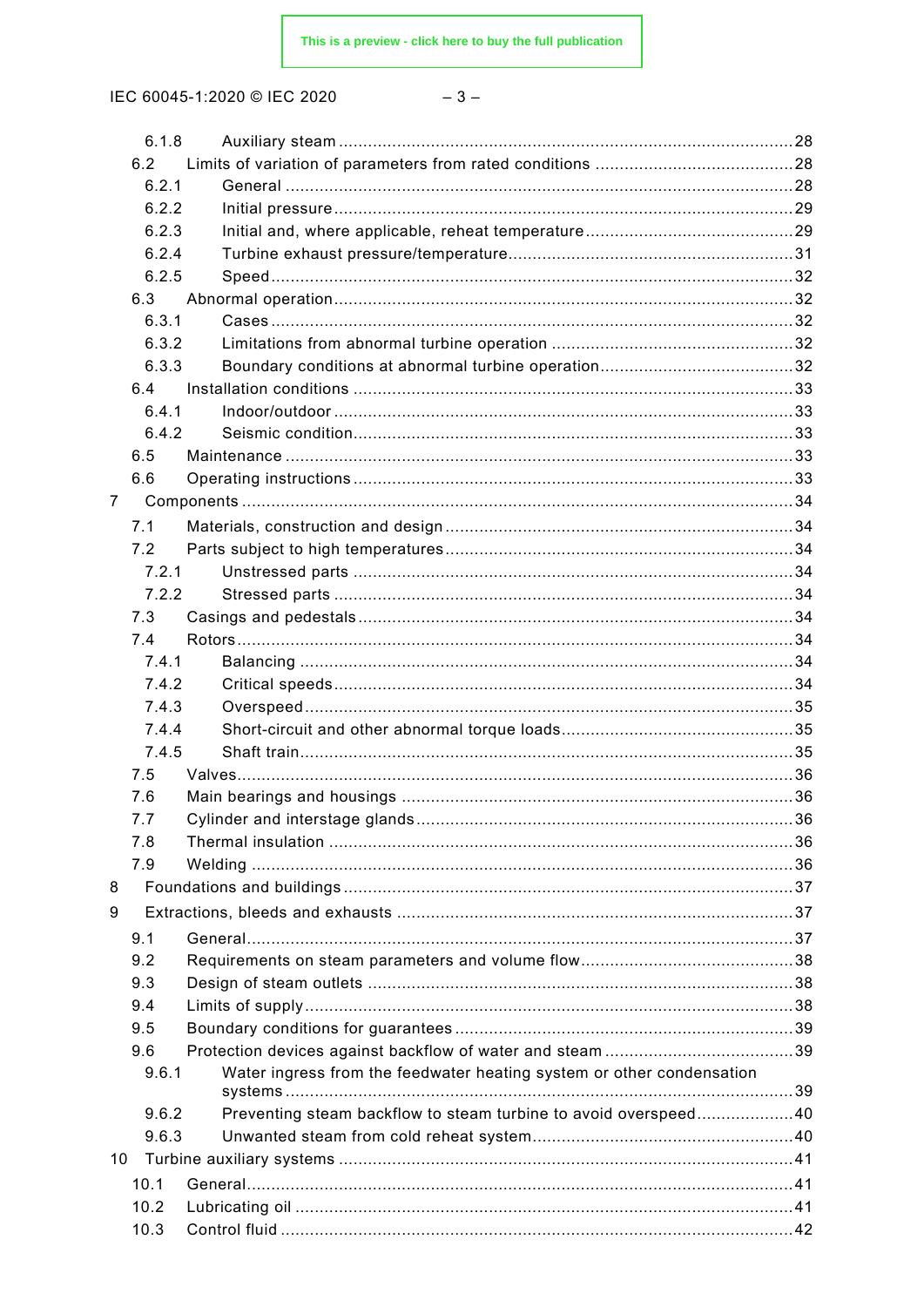|--|--|--|

| 10.4   |                                                                            |  |
|--------|----------------------------------------------------------------------------|--|
|        |                                                                            |  |
| 10.5   |                                                                            |  |
| 10.6   |                                                                            |  |
| 10.7   |                                                                            |  |
| 10.8   |                                                                            |  |
|        |                                                                            |  |
| 111    |                                                                            |  |
| 11.2   | General requirements in relation to the steam turbine automation system 43 |  |
| 11.2.1 |                                                                            |  |
| 11.2.2 |                                                                            |  |
| 11.2.3 |                                                                            |  |
| 11.2.4 |                                                                            |  |
| 11.3   |                                                                            |  |
| 11.3.1 |                                                                            |  |
| 11.3.2 |                                                                            |  |
| 11.3.3 |                                                                            |  |
| 11.3.4 |                                                                            |  |
| 11.3.5 |                                                                            |  |
| 11.3.6 |                                                                            |  |
| 11.3.7 |                                                                            |  |
| 11.3.8 |                                                                            |  |
| 11.3.9 |                                                                            |  |
| 11.4   |                                                                            |  |
| 11.4.1 |                                                                            |  |
| 11.4.2 | Requirements as to the design of the protection system 51                  |  |
| 11.5   |                                                                            |  |
| 11.5.1 |                                                                            |  |
| 11.5.2 |                                                                            |  |
| 11.5.3 |                                                                            |  |
| 11.5.4 |                                                                            |  |
| 11.5.5 |                                                                            |  |
| 12     | Other devices for protection of the turbine and of interfacing systems 54  |  |
|        |                                                                            |  |
| 12.1   |                                                                            |  |
| 12.2   |                                                                            |  |
|        |                                                                            |  |
| 13.1   |                                                                            |  |
| 13.2   |                                                                            |  |
| 13.3   |                                                                            |  |
|        |                                                                            |  |
| 14.1   |                                                                            |  |
| 14.2   |                                                                            |  |
| 14.3   |                                                                            |  |
|        |                                                                            |  |
| 15.1   |                                                                            |  |
| 15.2   |                                                                            |  |
| 15.3   |                                                                            |  |
| 15.4   |                                                                            |  |
| 16     |                                                                            |  |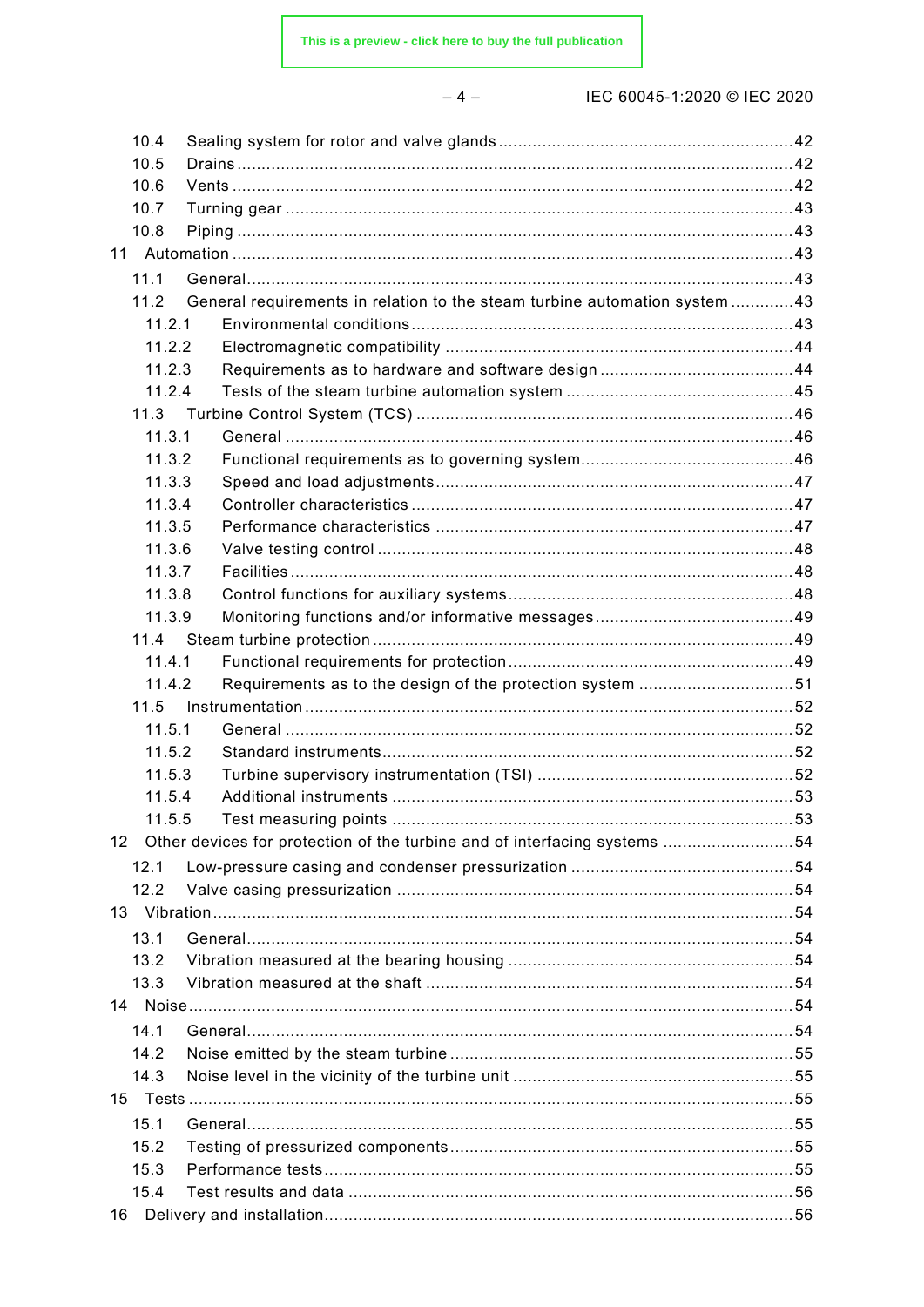$$
-5- \nonumber\\
$$

| 16.1  |                                                                                                   |  |
|-------|---------------------------------------------------------------------------------------------------|--|
| 16.2  |                                                                                                   |  |
| 17    |                                                                                                   |  |
| 17.1  |                                                                                                   |  |
| 17.2  |                                                                                                   |  |
| 17.3  |                                                                                                   |  |
| 17.4  | Conditions for condensers and coolers (where this equipment is within the                         |  |
| 17.5  |                                                                                                   |  |
| 17.6  |                                                                                                   |  |
| 17.7  |                                                                                                   |  |
| 17.8  |                                                                                                   |  |
| 17.9  |                                                                                                   |  |
| 17.10 |                                                                                                   |  |
| 17.11 |                                                                                                   |  |
| 17.12 |                                                                                                   |  |
| 17.13 |                                                                                                   |  |
| 17.14 |                                                                                                   |  |
| 18    |                                                                                                   |  |
| 18.1  |                                                                                                   |  |
| 18.2  |                                                                                                   |  |
| 18.3  |                                                                                                   |  |
| 18.4  |                                                                                                   |  |
| 18.5  |                                                                                                   |  |
| 18.6  |                                                                                                   |  |
| 18.7  |                                                                                                   |  |
| 18.8  |                                                                                                   |  |
| 18.9  |                                                                                                   |  |
| 18.10 |                                                                                                   |  |
|       | Annex A (informative) Welding of stationary components of steam turbines  64                      |  |
| A.1   |                                                                                                   |  |
| A.2   |                                                                                                   |  |
| A.3   |                                                                                                   |  |
| A.4   |                                                                                                   |  |
| A.5   |                                                                                                   |  |
|       |                                                                                                   |  |
|       |                                                                                                   |  |
|       |                                                                                                   |  |
|       | Figure 3 - Single shaft combined cycle with multi casing steam turbine interfaces 15              |  |
|       |                                                                                                   |  |
|       |                                                                                                   |  |
|       | Table 2 - Permissible temperature variations for rated temperature up to 566 °C 30                |  |
|       | Table $3$ – Permissible temperature variations for rated temperature higher than 566 $^{\circ}$ C |  |
|       |                                                                                                   |  |
|       |                                                                                                   |  |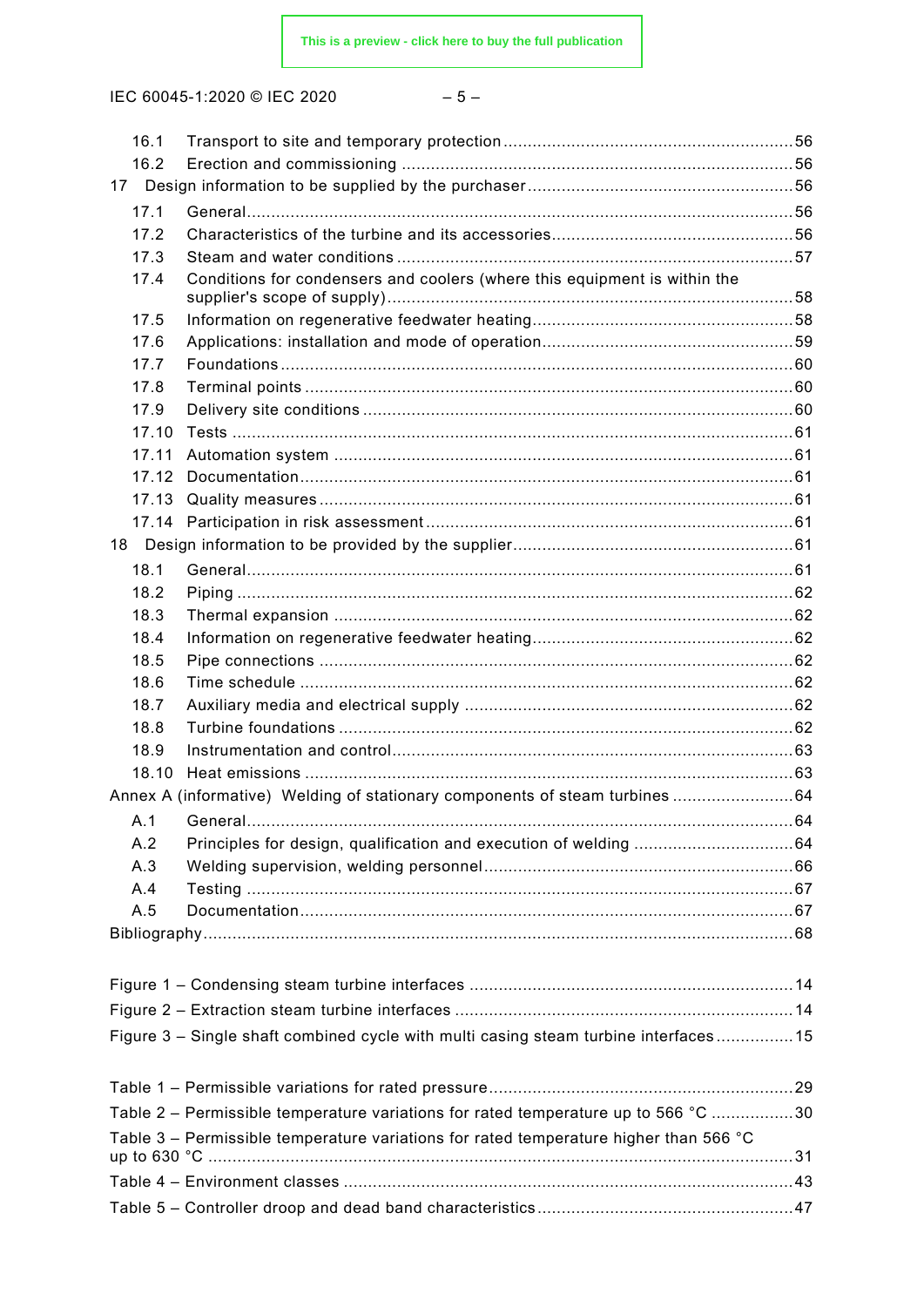– 6 – IEC 60045-1:2020 © IEC 2020

| Table A.1 – Correlation between function and foreseeable risk potential and           |  |
|---------------------------------------------------------------------------------------|--|
|                                                                                       |  |
| Table A.3 – Qualification of welding procedures (WPQR) for processes 111, 14, 12, 13, |  |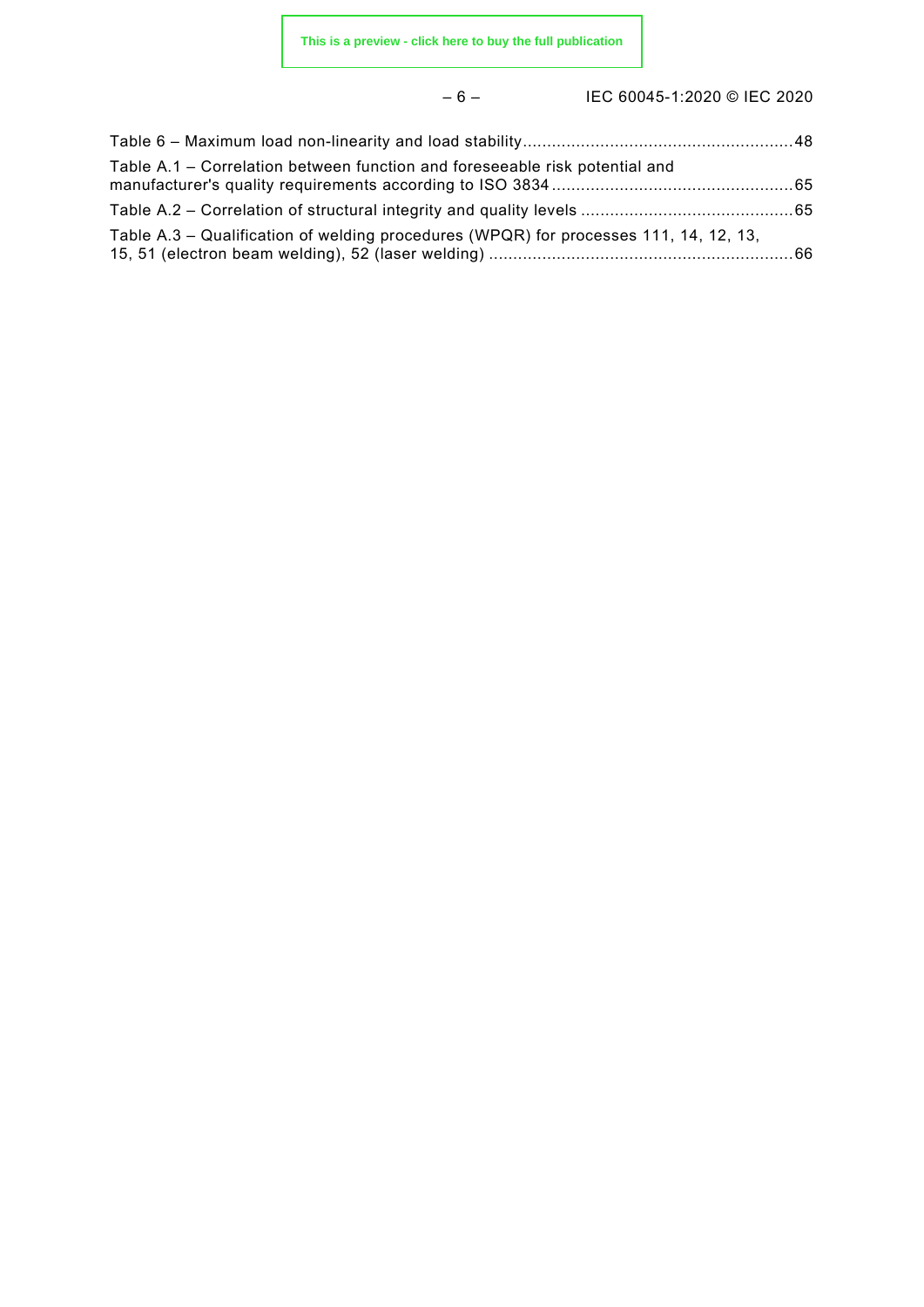IEC 60045-1:2020 © IEC 2020 – 7 –

# INTERNATIONAL ELECTROTECHNICAL COMMISSION

\_\_\_\_\_\_\_\_\_\_\_\_

# **STEAM TURBINES –**

# **Part 1: Specifications**

### FOREWORD

- <span id="page-6-0"></span>1) The International Electrotechnical Commission (IEC) is a worldwide organization for standardization comprising all national electrotechnical committees (IEC National Committees). The object of IEC is to promote international co-operation on all questions concerning standardization in the electrical and electronic fields. To this end and in addition to other activities, IEC publishes International Standards, Technical Specifications, Technical Reports, Publicly Available Specifications (PAS) and Guides (hereafter referred to as "IEC Publication(s)"). Their preparation is entrusted to technical committees; any IEC National Committee interested in the subject dealt with may participate in this preparatory work. International, governmental and nongovernmental organizations liaising with the IEC also participate in this preparation. IEC collaborates closely with the International Organization for Standardization (ISO) in accordance with conditions determined by agreement between the two organizations.
- 2) The formal decisions or agreements of IEC on technical matters express, as nearly as possible, an international consensus of opinion on the relevant subjects since each technical committee has representation from all interested IEC National Committees.
- 3) IEC Publications have the form of recommendations for international use and are accepted by IEC National Committees in that sense. While all reasonable efforts are made to ensure that the technical content of IEC Publications is accurate, IEC cannot be held responsible for the way in which they are used or for any misinterpretation by any end user.
- 4) In order to promote international uniformity, IEC National Committees undertake to apply IEC Publications transparently to the maximum extent possible in their national and regional publications. Any divergence between any IEC Publication and the corresponding national or regional publication shall be clearly indicated in the latter.
- 5) IEC itself does not provide any attestation of conformity. Independent certification bodies provide conformity assessment services and, in some areas, access to IEC marks of conformity. IEC is not responsible for any services carried out by independent certification bodies.
- 6) All users should ensure that they have the latest edition of this publication.
- 7) No liability shall attach to IEC or its directors, employees, servants or agents including individual experts and members of its technical committees and IEC National Committees for any personal injury, property damage or other damage of any nature whatsoever, whether direct or indirect, or for costs (including legal fees) and expenses arising out of the publication, use of, or reliance upon, this IEC Publication or any other IEC Publications.
- 8) Attention is drawn to the Normative references cited in this publication. Use of the referenced publications is indispensable for the correct application of this publication.
- 9) Attention is drawn to the possibility that some of the elements of this IEC Publication may be the subject of patent rights. IEC shall not be held responsible for identifying any or all such patent rights.

International Standard IEC 60045-1 has been prepared by IEC technical committee 5: Steam turbines.

This second edition cancels and replaces the first edition published in 1991. This edition constitutes a technical revision.

This edition includes the following significant technical changes with respect to the previous edition:

- a) Scope clarification and boundaries of applicability;
- b) general update to state-of-the-art technology;
- c) integration of product safety: Clause 5;
- d) integration of automation, incorporating the former annex on electronic governors: Clause 11;
- e) Informative Annex A on welding added.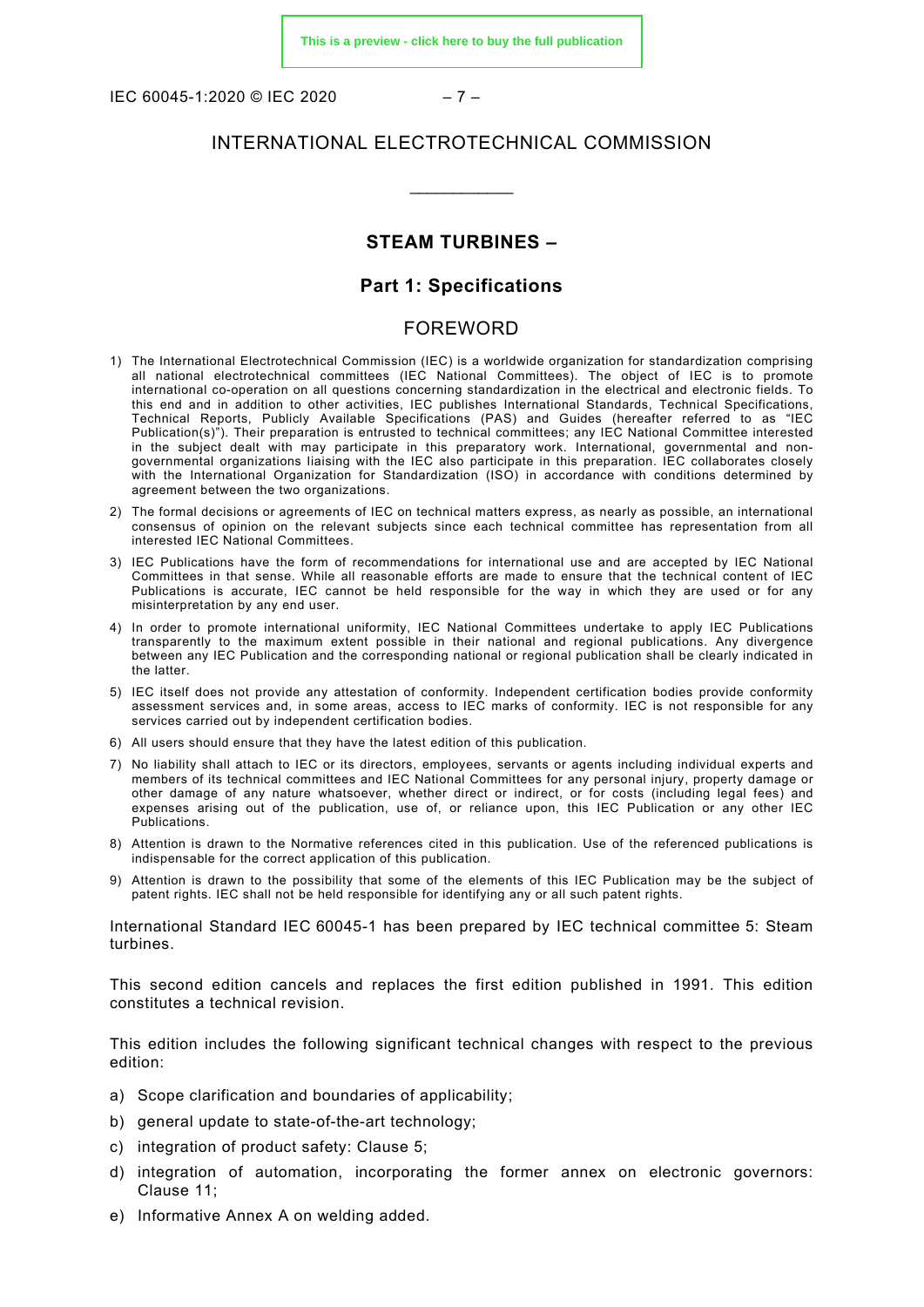– 8 – IEC 60045-1:2020 © IEC 2020

The text of this International Standard is based on the following documents:

| <b>FDIS</b> | Report on voting |
|-------------|------------------|
| 5/231/FDIS  | 5/232/RVD        |

Full information on the voting for the approval of this International Standard can be found in the report on voting indicated in the above table.

This document has been drafted in accordance with the ISO/IEC Directives, Part 2.

A list of all parts in the IEC 60045 series, published under the general title *Steam turbines*, can be found on the IEC website.

The committee has decided that the contents of this document will remain unchanged until the stability date indicated on the IEC website under ["http://webstore.iec.ch"](http://webstore.iec.ch/) in the data related to the specific document. At this date, the document will be

- reconfirmed,
- withdrawn,
- replaced by a revised edition, or
- amended.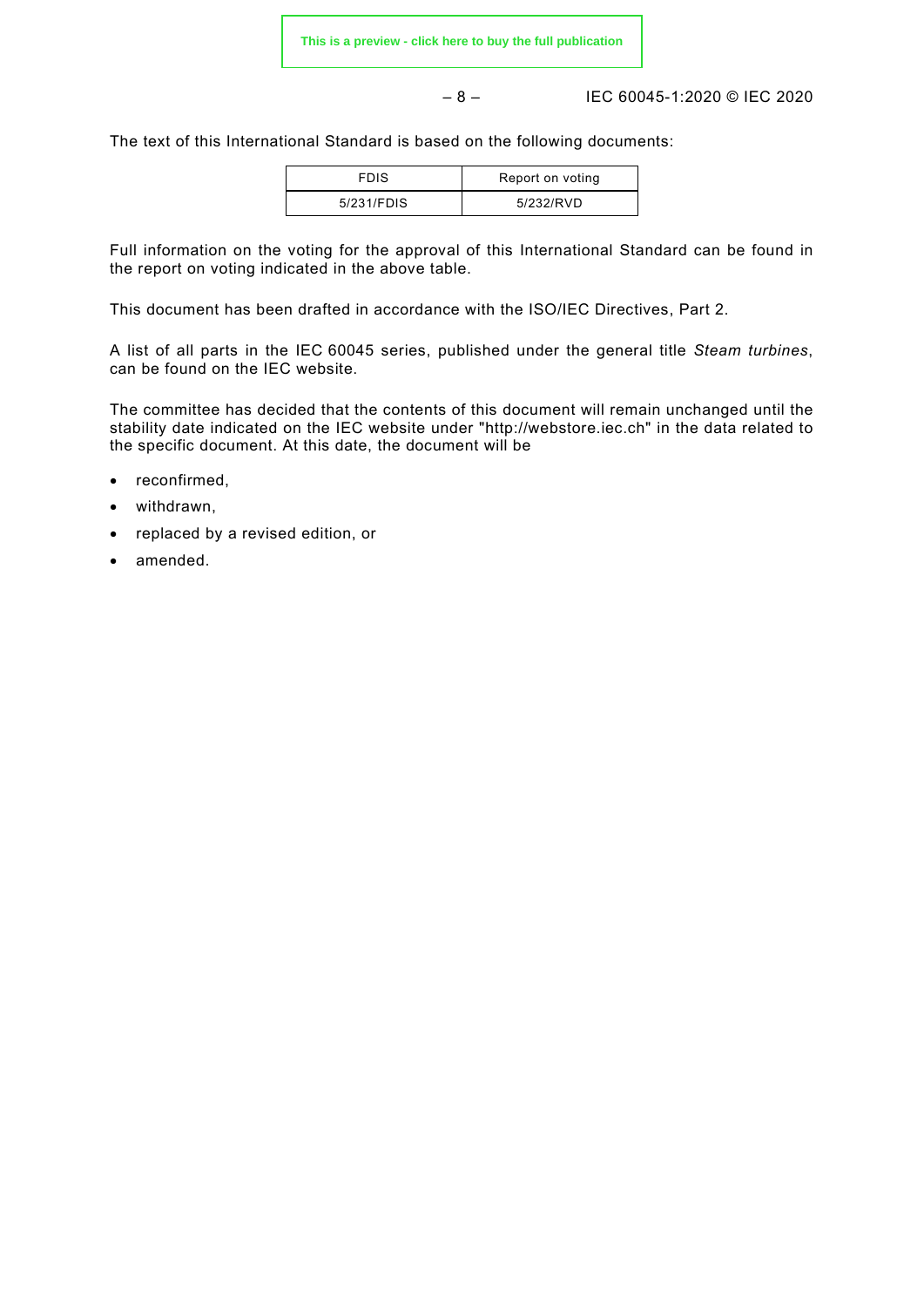<span id="page-8-0"></span>IEC 60045-1:2020 © IEC 2020  $-9-$ 

# INTRODUCTION

The first edition of IEC 60045 was issued in 1931. Subsequent revisions were made, the last being in 1991. In daily practice this document has added tremendous value throughout the years giving guidance in the tendering processes for steam turbines worldwide. Intensive development has resulted in new specific application requirements, the availability of more highly rated turbines, and tremendous advances in automation and control. The new revision of this document was consequently driven by the motivation to close the gap to available technology and a wish to provide a single standard valid for a wide range of industrial and utility steam turbine applications.

Specifically, in the beginning of the 21<sup>st</sup> century renewable energy sources are rapidly taking shares on the electricity market and steam turbines play an important role in the shift of energy systems:

- They are key components for new power plant concepts as for concentrated solar power (CSP), for geothermal power or in combined heat and power applications;
- They are requested to provide flexible thermal backup power generation with high efficiency (combined cycle) to compensate the increased volatility of the electrical grids;
- Higher steam parameters are technically viable and contribute to more efficient utilisation of energy sources and investments.

In the area of automation and controls the integration of relevant safety standards was necessary and a complete new Clause 5 is dedicated to this. Also, automation itself has formed its own Clause 11 integrating the former aspects of governing, controls, instrumentation and protection paving the way towards digitalization of power plants.

The overall structure of the document is intentionally kept close to the former revision to promote seamless application of the document.

Wherever practicable, this document takes into account the scope for applying to smaller turbines developments originally intended for larger machines, without implying that such applications would always be necessary or advantageous.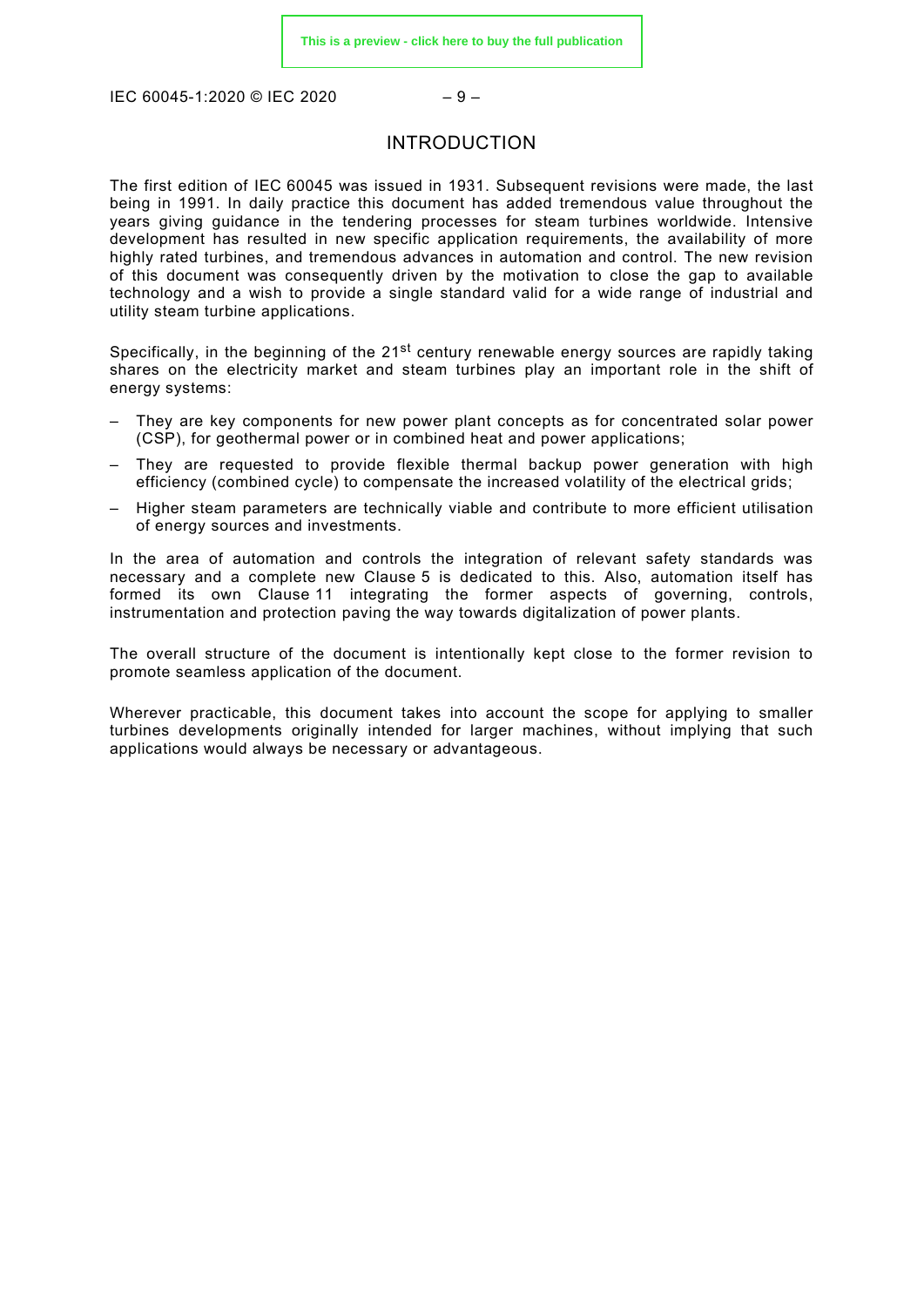$-10 -$  IEC 60045-1:2020 © IEC 2020

# **STEAM TURBINES –**

# **Part 1: Specifications**

#### <span id="page-9-0"></span>**1 Scope**

This part of IEC 60045 is applicable primarily to land-based horizontal steam turbines driving generators for electrical power services. Some of its provisions are relevant to turbines for other applications. Generator, gear box and other auxiliaries which are considered as a part of the system are also mentioned in this document. Detailed specifications for this equipment are not included in this document.

The purpose of this document is to make an intending purchaser aware of options and alternatives which it may wish to consider, and to enable it to state its technical requirements clearly to potential suppliers. Consequently, final technical requirements will be in accordance with an agreement between the purchaser and the supplier in the contract.

### <span id="page-9-1"></span>**2 Normative references**

The following documents are referred to in the text in such a way that some or all of their content constitutes requirements of this document. For dated references, only the edition cited applies. For undated references, the latest edition of the referenced document (including any amendments) applies.

IEC 60034-3, *Rotating electrical machines – Part 3: Specific requirements for synchronous generators driven by steam turbines or combustion gas turbines*

IEC 60079 (all parts), *Explosive atmospheres*

IEC 60204-1, *Safety of machinery – Electrical equipment of machines – Part 1: General requirements*

IEC 60953 (all parts), *Rules for steam turbine thermal acceptance tests*

IEC 61000-6-2, *Electromagnetic compatibility (EMC) – Part 6-2: Generic standards – Immunity standard for industrial environments*

IEC 61000-6-4, *Electromagnetic compatibility (EMC) – Part 6-4: Generic standards – Emission standard for industrial environments*

IEC 61064, *Acceptance tests for steam turbine speed control systems*

ISO 1940, *Mechanical vibration – Balance quality requirements for rotors in a constant (rigid) state*

ISO 7919-3, *Mechanical vibration – Evaluation of mechanical vibration by measurements on rotating shafts – Part 3: Coupled industrial machines*

ISO 10494, *Turbines and turbine sets – Measurement of emitted airborne noise – Engineering/survey method*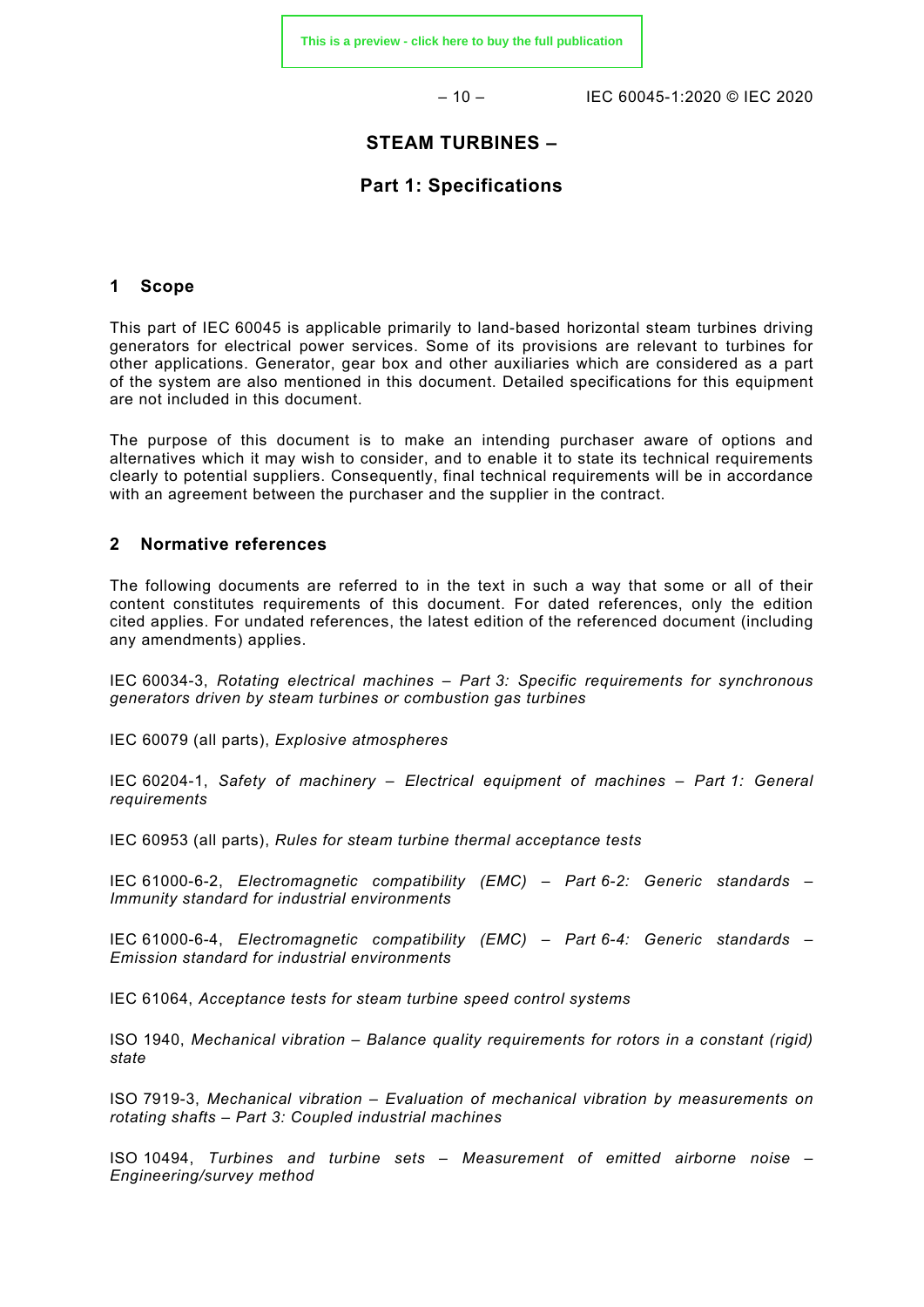IEC 60045-1:2020 © IEC 2020 – 11 –

ISO 11342, *Mechanical vibration – Methods and criteria for the mechanical balancing of flexible rotors*

ISO 10816-3, *Mechanical vibration – Evaluation of machine vibration by measurements on non-rotating parts – Part 3: Industrial machines with nominal power above 15 kW and nominal speeds between 120 r/min and 15 000 r/min when measured in situ*

ISO 12100:2010, *Safety of machinery – General principles for design – Risk assessment and risk reduction*

ISO 13850, *Safety of machinery – Emergency stop – Principles for design*

ISO 20816-1, *Mechanical vibration – Measurement and evaluation of machine vibration – Part 1: General guidelines*

ISO 20816-2, *Mechanical vibration – Measurement and evaluation of machine vibration – Part 2: Land-based gas turbines, steam turbines and generators in excess of 40 MW, with fluid-film bearings and rated speeds of 1 500 r/min, 1 800 r/min, 3 000 r/min and 3 600 r/min*

<span id="page-10-1"></span><span id="page-10-0"></span>ISO 21940-31, *Mechanical vibration – Rotor balancing – Part 31: Susceptibility and sensitivity of machines to unbalance*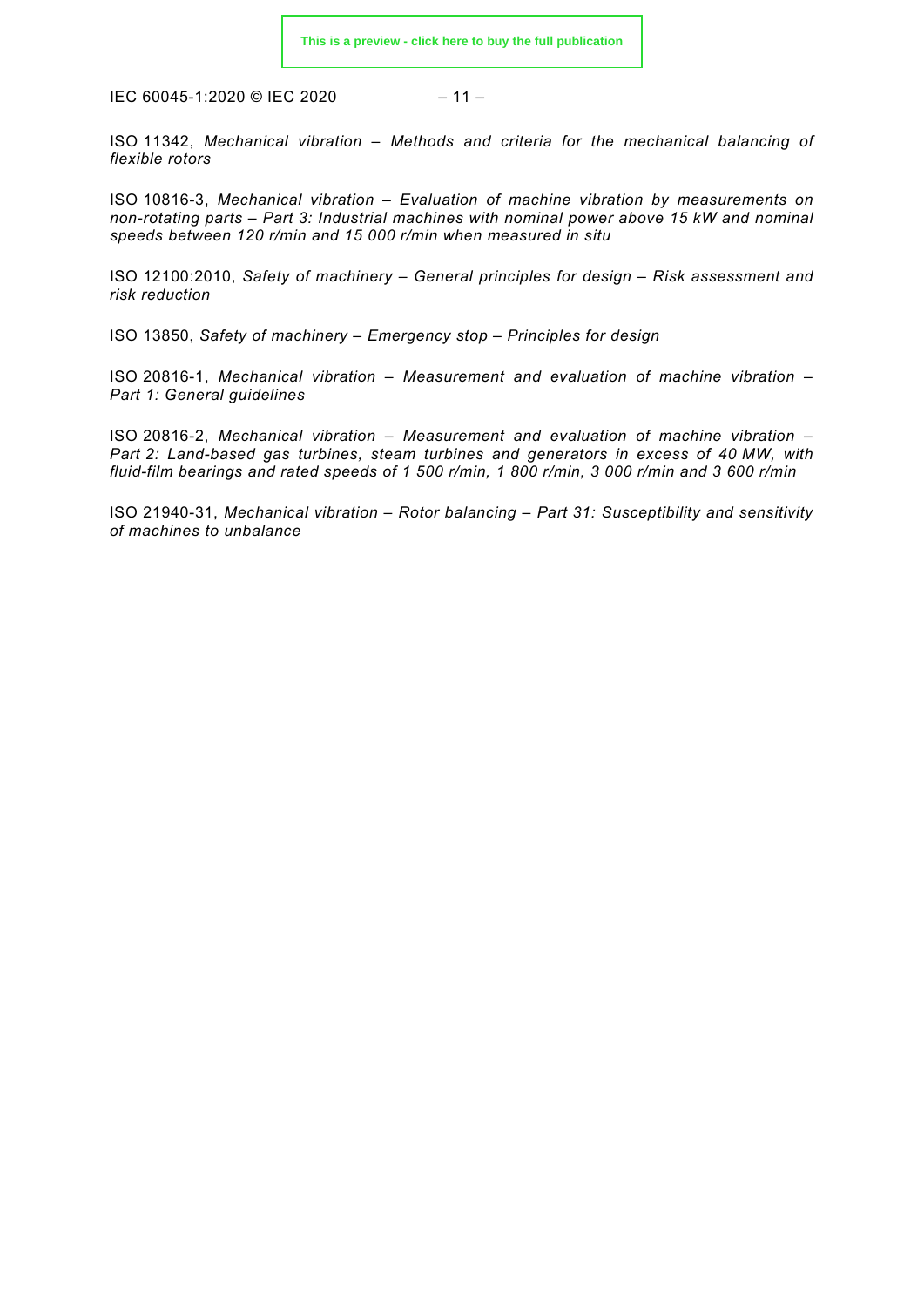$-72-$ 

IEC 60045-1:2020 © IEC 2020

# SOMMAIRE

| $\mathbf 1$ |       |                                                                    |  |
|-------------|-------|--------------------------------------------------------------------|--|
| 2           |       |                                                                    |  |
| 3           |       |                                                                    |  |
|             | 3.1   |                                                                    |  |
|             | 3.2   |                                                                    |  |
|             | 3.3   |                                                                    |  |
|             | 3.4   |                                                                    |  |
|             | 3.5   |                                                                    |  |
|             | 3.6   |                                                                    |  |
|             | 3.7   |                                                                    |  |
|             | 3.9   |                                                                    |  |
|             | 3.10  |                                                                    |  |
|             | 3.11  |                                                                    |  |
|             | 3.12  |                                                                    |  |
| 4           |       |                                                                    |  |
|             | 4.1   |                                                                    |  |
|             | 4.2   |                                                                    |  |
|             | 4.2.1 |                                                                    |  |
|             | 4.2.2 | Rendement thermique de la centrale ou consommation spécifique de   |  |
|             | 4.2.3 |                                                                    |  |
|             | 4.2.4 |                                                                    |  |
|             | 4.2.5 |                                                                    |  |
|             | 4.2.6 |                                                                    |  |
|             | 4.2.7 |                                                                    |  |
| 5           |       |                                                                    |  |
|             | 5.1   |                                                                    |  |
|             | 5.2   |                                                                    |  |
|             | 5.2.1 |                                                                    |  |
|             | 5.2.2 |                                                                    |  |
|             | 5.2.3 | Définitions des phénomènes dangereux à prendre en considération 95 |  |
|             | 5.2.4 |                                                                    |  |
|             | 5.2.5 |                                                                    |  |
|             | 5.3   |                                                                    |  |
|             | 5.4   |                                                                    |  |
|             | 5.5   |                                                                    |  |
| 6           |       |                                                                    |  |
|             | 6.1   |                                                                    |  |
|             | 6.1.1 |                                                                    |  |
|             | 6.1.2 |                                                                    |  |
|             | 6.1.3 |                                                                    |  |
|             | 6.1.4 |                                                                    |  |
|             | 6.1.5 |                                                                    |  |
|             | 6.1.6 |                                                                    |  |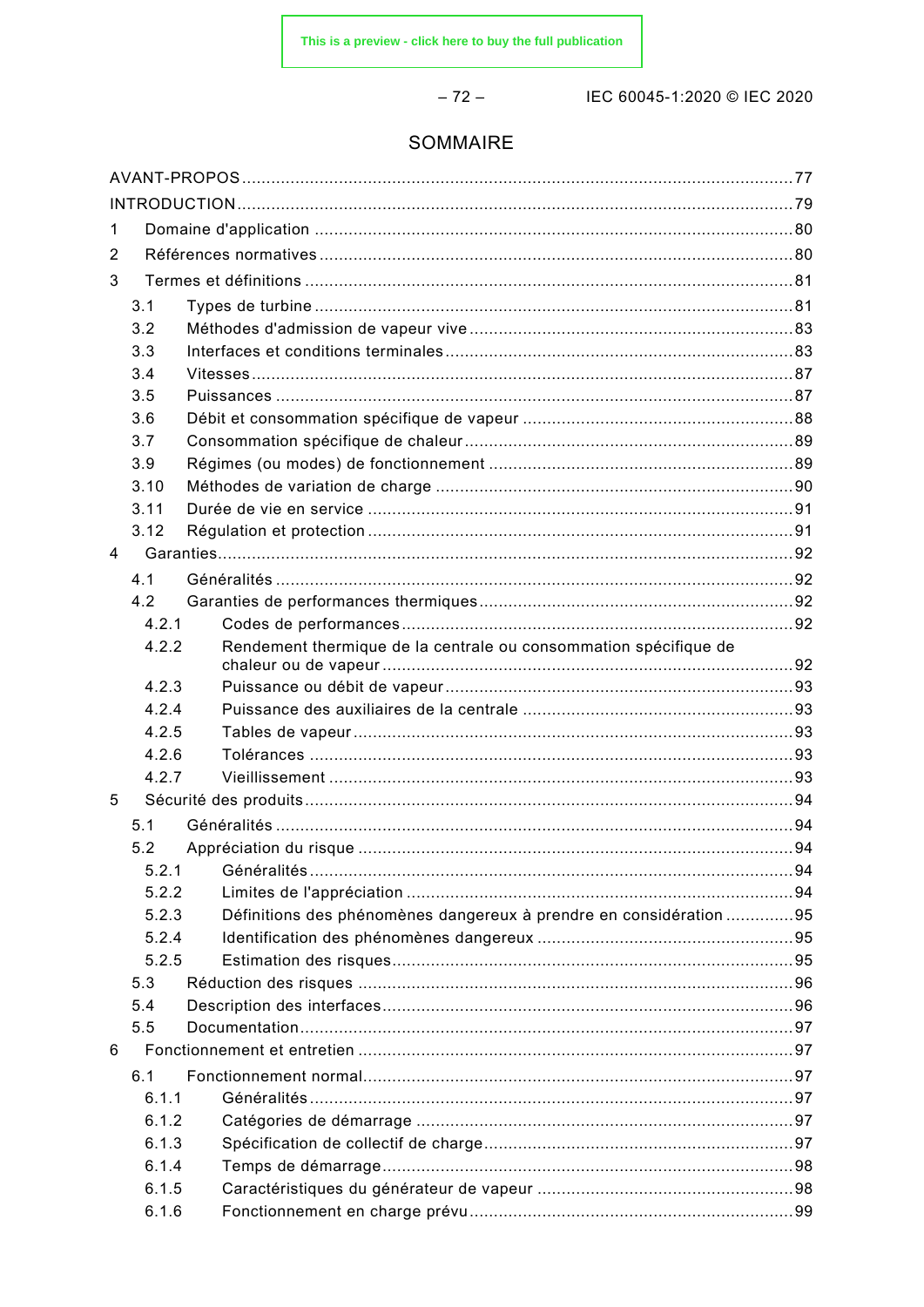IEC 60045-1:2020 © IEC 2020 – 73 –

|                | 6.1.7 |                                                                             |  |
|----------------|-------|-----------------------------------------------------------------------------|--|
|                | 6.1.8 |                                                                             |  |
|                | 6.2   | Limites de variation des paramètres par rapport aux conditions assignées100 |  |
|                | 6.2.1 |                                                                             |  |
|                | 6.2.2 |                                                                             |  |
|                | 6.2.3 | Température à l'admission et à la resurchauffe (selon le cas)101            |  |
|                | 6.2.4 |                                                                             |  |
|                | 6.2.5 |                                                                             |  |
|                | 6.3   |                                                                             |  |
|                | 6.3.1 |                                                                             |  |
|                | 6.3.2 | Limitations consécutives au fonctionnement anormal de la turbine  105       |  |
|                | 6.3.3 | Conditions aux limites lors du fonctionnement anormal de la turbine105      |  |
|                | 6.4   |                                                                             |  |
|                | 6.4.1 |                                                                             |  |
|                | 6.4.2 |                                                                             |  |
|                | 6.5   |                                                                             |  |
|                | 6.6   |                                                                             |  |
| $\overline{7}$ |       |                                                                             |  |
|                | 7.1   |                                                                             |  |
|                | 7.2   |                                                                             |  |
|                | 7.2.1 |                                                                             |  |
|                | 7.2.2 |                                                                             |  |
|                | 7.3   |                                                                             |  |
|                | 7.4   |                                                                             |  |
|                | 7.4.1 |                                                                             |  |
|                | 7.4.2 |                                                                             |  |
|                | 7.4.3 |                                                                             |  |
|                | 7.4.4 |                                                                             |  |
|                | 7.4.5 |                                                                             |  |
|                | 7.5   |                                                                             |  |
|                | 7.6   |                                                                             |  |
|                | 7.7   |                                                                             |  |
|                | 7.8   |                                                                             |  |
|                | 7.9   |                                                                             |  |
| 8              |       |                                                                             |  |
| 9              |       |                                                                             |  |
|                | 9.1   |                                                                             |  |
|                | 9.2   | Exigences relatives aux paramètres et au débit volumique de la vapeur 111   |  |
|                | 9.3   |                                                                             |  |
|                | 9.4   |                                                                             |  |
|                | 9.5   |                                                                             |  |
|                | 9.6   | Dispositifs de protection contre le refoulement d'eau et de vapeur 112      |  |
|                | 9.6.1 | Retour d'eau provenant du poste de réchauffage de l'eau d'alimentation      |  |
|                |       |                                                                             |  |
|                | 9.6.2 | Prévention du refoulement de la vapeur vers la turbine à vapeur pour        |  |
|                |       |                                                                             |  |
|                | 9.6.3 | Vapeur non souhaitée depuis le système avant surchauffe 114                 |  |
| 10             |       |                                                                             |  |
|                | 10.1  |                                                                             |  |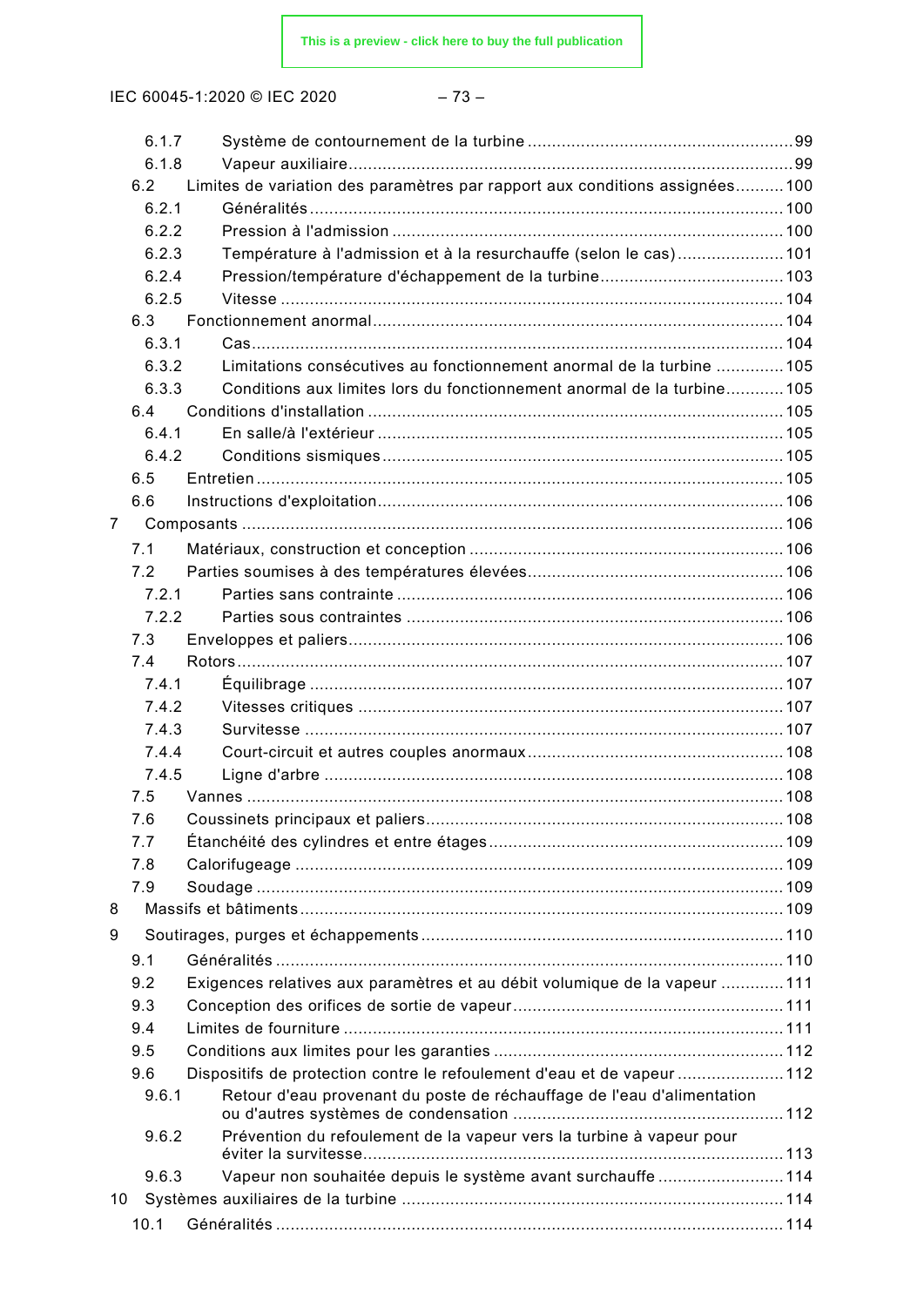|--|--|

| 10.2            |                                                                                 |  |
|-----------------|---------------------------------------------------------------------------------|--|
| 10.3            |                                                                                 |  |
| 10.4            |                                                                                 |  |
| 10.5            |                                                                                 |  |
| 10.6            |                                                                                 |  |
| 10.7            |                                                                                 |  |
| 10.8            |                                                                                 |  |
|                 |                                                                                 |  |
| 11.1            |                                                                                 |  |
| 11.2            | Exigences générales relatives au système d'automatisation d'une turbine à       |  |
|                 |                                                                                 |  |
| 11.2.1          |                                                                                 |  |
| 11.2.2          |                                                                                 |  |
| 11.2.3          | Exigences relatives à la conception du matériel et du logiciel 118              |  |
| 11.2.4          | Essais relatifs au système d'automatisation d'une turbine à vapeur 119          |  |
| 11.3            |                                                                                 |  |
| 11.3.1          |                                                                                 |  |
| 11.3.2          | Exigences fonctionnelles relatives au système de régulation  120                |  |
| 11.3.3          |                                                                                 |  |
| 11.3.4          |                                                                                 |  |
| 11.3.5          |                                                                                 |  |
| 11.3.6          |                                                                                 |  |
| 11.3.7          |                                                                                 |  |
| 11.3.8          | Fonctions de commande pour les systèmes auxiliaires  123                        |  |
| 11.3.9          | Fonctions de surveillance et messages d'information 123                         |  |
| 11.4            |                                                                                 |  |
| 11.4.1          |                                                                                 |  |
| 11.4.2          | Exigences relatives à la conception du système de protection  126               |  |
| 11.5            |                                                                                 |  |
| 11.5.1          |                                                                                 |  |
| 11.5.2          |                                                                                 |  |
| 11.5.3          |                                                                                 |  |
| 11.5.4          |                                                                                 |  |
| 11.5.5          |                                                                                 |  |
| 12 <sup>°</sup> | Autres dispositifs de protection de la turbine et des systèmes d'interface  128 |  |
| 12.1            |                                                                                 |  |
| 12.2            |                                                                                 |  |
|                 |                                                                                 |  |
| 13.1            |                                                                                 |  |
| 13.2            |                                                                                 |  |
| 13.3            |                                                                                 |  |
|                 |                                                                                 |  |
| 14.1            |                                                                                 |  |
| 14.2            |                                                                                 |  |
| 14.3            |                                                                                 |  |
|                 |                                                                                 |  |
| 15.1            |                                                                                 |  |
| 15.2            |                                                                                 |  |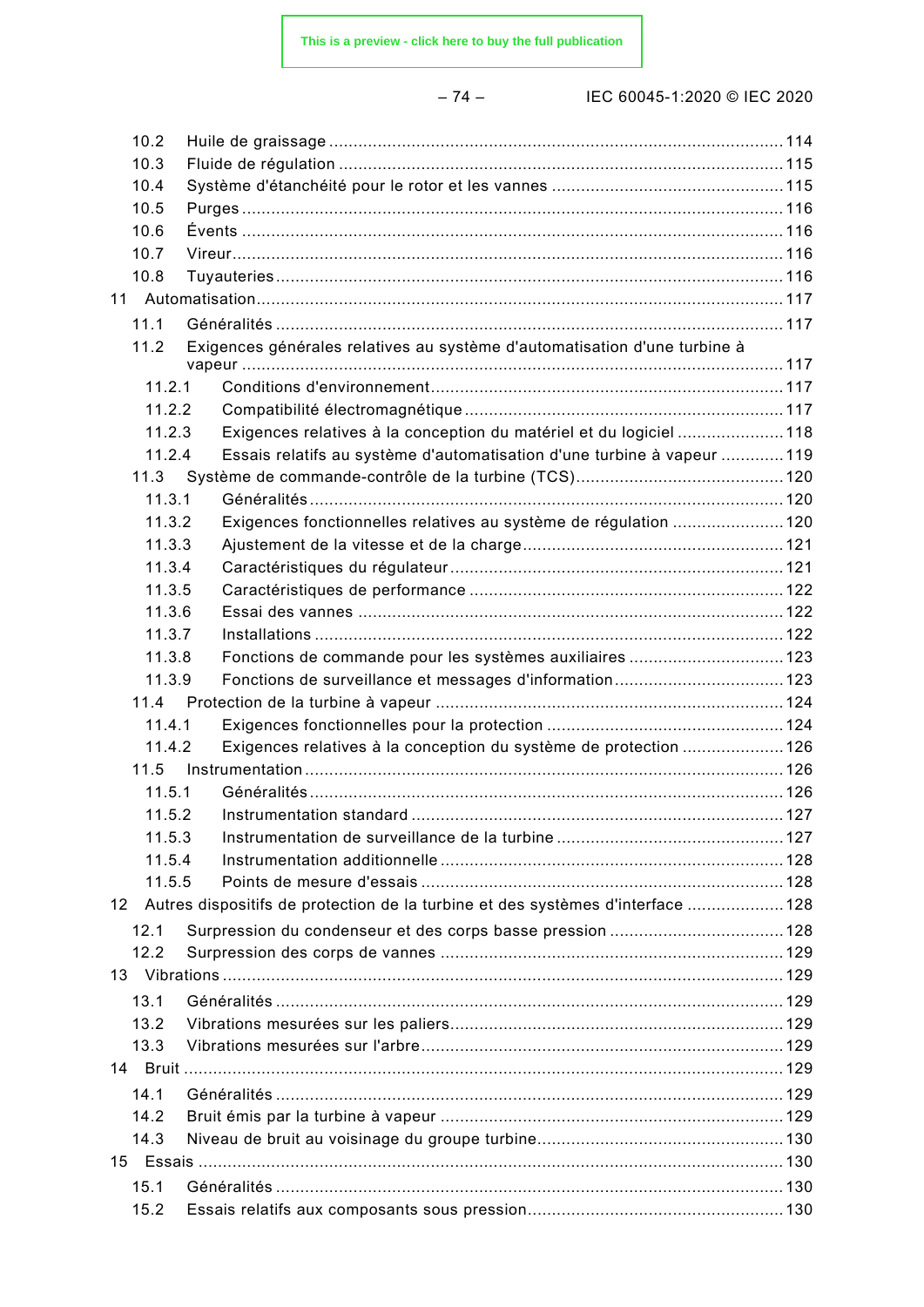IEC 60045-1:2020 © IEC 2020 – 75 –

| 15.3  |                                                                                     |  |
|-------|-------------------------------------------------------------------------------------|--|
| 15.4  |                                                                                     |  |
|       |                                                                                     |  |
| 16.1  |                                                                                     |  |
| 16.2  |                                                                                     |  |
|       |                                                                                     |  |
| 17.1  |                                                                                     |  |
| 17.2  |                                                                                     |  |
| 17.3  |                                                                                     |  |
| 17.4  | Conditions pour les condenseurs et les refroidisseurs (si ces équipements           |  |
| 17.5  |                                                                                     |  |
| 17.6  |                                                                                     |  |
| 17.7  |                                                                                     |  |
| 17.8  |                                                                                     |  |
| 17.9  |                                                                                     |  |
| 17.10 |                                                                                     |  |
| 17.11 |                                                                                     |  |
| 17.12 |                                                                                     |  |
| 17.13 |                                                                                     |  |
| 17.14 |                                                                                     |  |
| 18    | Informations de conception devant être fournies par le fournisseur137               |  |
| 18.1  |                                                                                     |  |
| 18.2  |                                                                                     |  |
| 18.3  |                                                                                     |  |
| 18.4  |                                                                                     |  |
| 18.5  |                                                                                     |  |
| 18.6  |                                                                                     |  |
| 18.7  |                                                                                     |  |
| 18.8  |                                                                                     |  |
| 18.9  |                                                                                     |  |
| 18.10 |                                                                                     |  |
|       | Annexe A (informative) Soudage des composants fixes des turbines à vapeur140        |  |
| A.1   |                                                                                     |  |
| A.2   | Principes de conception, de qualification et d'exécution du soudage140              |  |
| A.3   |                                                                                     |  |
| A.4   |                                                                                     |  |
| A.5   |                                                                                     |  |
|       |                                                                                     |  |
|       |                                                                                     |  |
|       |                                                                                     |  |
|       |                                                                                     |  |
|       | Figure 3 – Cycle combiné à un arbre avec interfaces de turbine à vapeur à plusieurs |  |
|       |                                                                                     |  |
|       |                                                                                     |  |
|       |                                                                                     |  |
|       | Tableau 2 – Variations admissibles de la température pour une température assignée  |  |
|       |                                                                                     |  |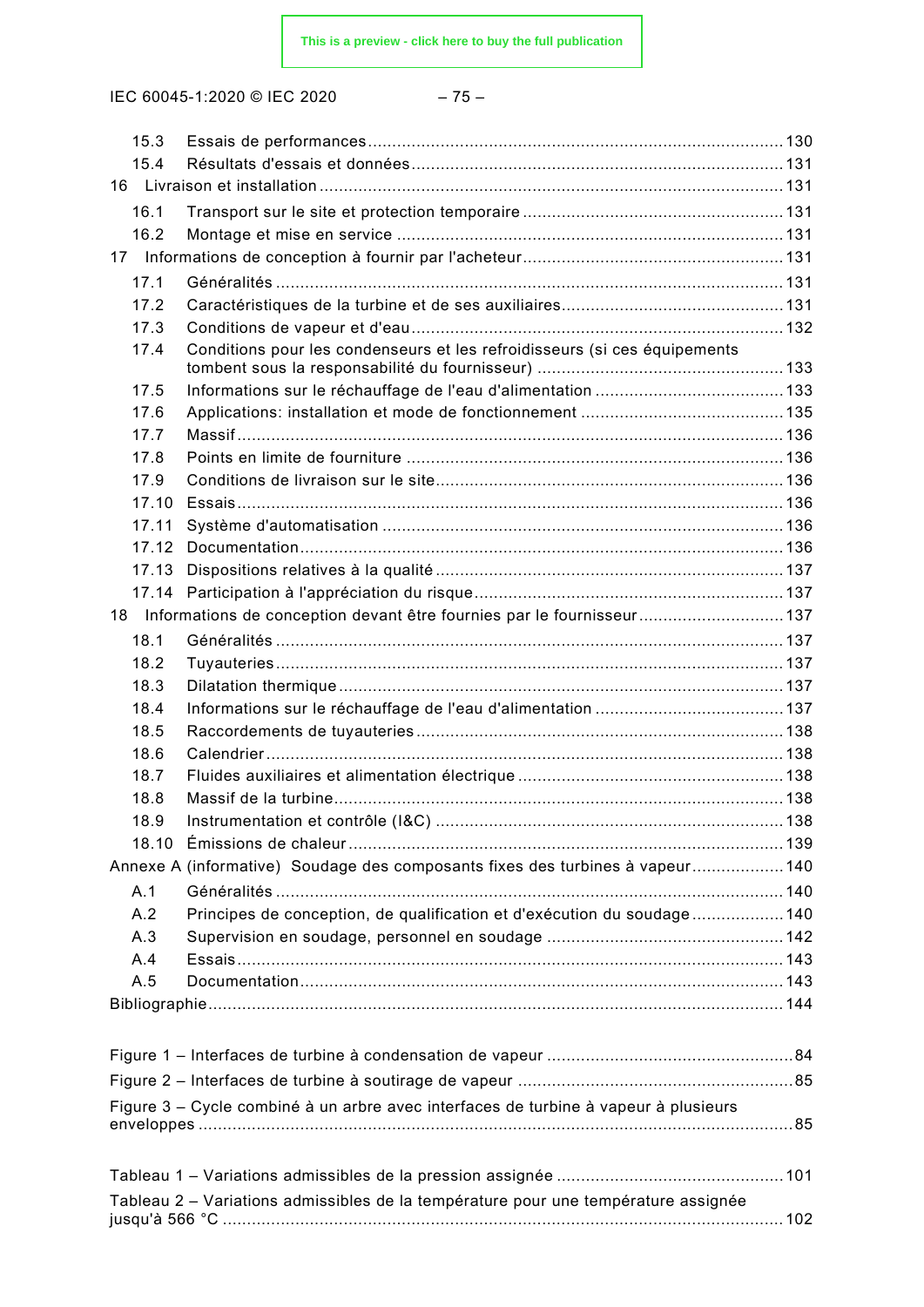– 76 – IEC 60045-1:2020 © IEC 2020

| Tableau 3 – Variations admissibles de la température pour une température assignée                                                                                        |  |
|---------------------------------------------------------------------------------------------------------------------------------------------------------------------------|--|
|                                                                                                                                                                           |  |
| Tableau 5 – Caractéristiques de statisme et d'insensibilité du régulateur  121                                                                                            |  |
|                                                                                                                                                                           |  |
| Tableau A.1 – Corrélation entre les fonctions avec leur potentiel de risque prévisible et                                                                                 |  |
| Tableau A.2 – Corrélation entre intégrité structurale et niveaux de qualité  141                                                                                          |  |
| Tableau A.3 – Qualification des modes opératoires de soudage (QMOS) pour le<br>procédé 111, 14, 12, 13, 15, 51 (soudage par faisceau d'électrons), 52 (soudage laser) 142 |  |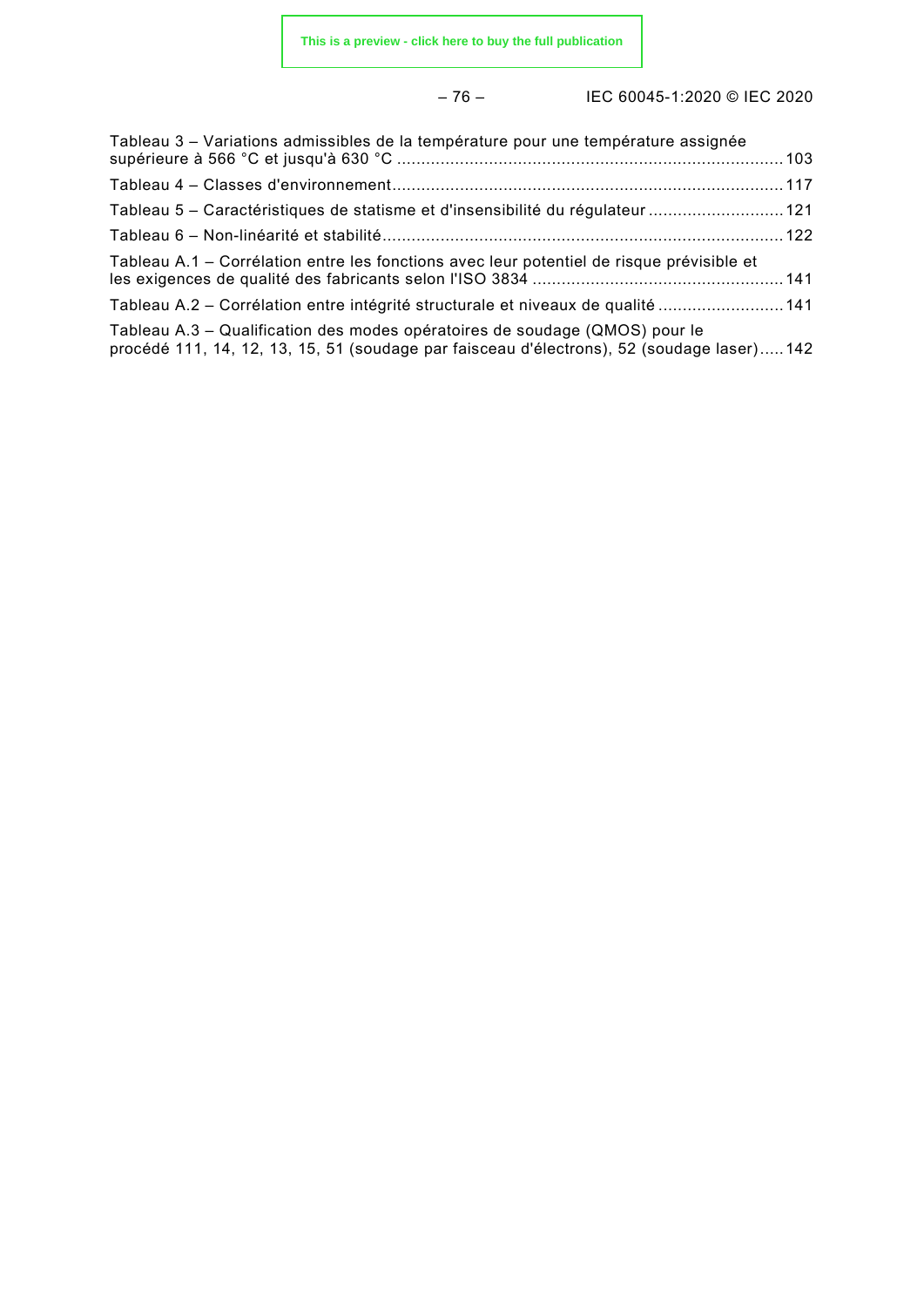IEC 60045-1:2020 © IEC 2020 – 77 –

# COMMISSION ÉLECTROTECHNIQUE INTERNATIONALE

\_\_\_\_\_\_\_\_\_\_\_\_

# **TURBINES A VAPEUR –**

# **Partie 1: Spécifications**

# AVANT-PROPOS

- <span id="page-16-0"></span>1) La Commission Électrotechnique Internationale (IEC) est une organisation mondiale de normalisation composée de l'ensemble des comités électrotechniques nationaux (Comités nationaux de l'IEC). L'IEC a pour objet de favoriser la coopération internationale pour toutes les questions de normalisation dans les domaines de l'électricité et de l'électronique. À cet effet, l'IEC – entre autres activités – publie des Normes internationales, des Spécifications techniques, des Rapports techniques, des Spécifications accessibles au public (PAS) et des Guides (ci-après dénommés "Publication(s) de l'IEC"). Leur élaboration est confiée à des comités d'études, aux travaux desquels tout Comité national intéressé par le sujet traité peut participer. Les organisations internationales, gouvernementales et non gouvernementales, en liaison avec l'IEC, participent également aux travaux. L'IEC collabore étroitement avec l'Organisation Internationale de Normalisation (ISO), selon des conditions fixées par accord entre les deux organisations.
- 2) Les décisions ou accords officiels de l'IEC concernant les questions techniques représentent, dans la mesure du possible, un accord international sur les sujets étudiés, étant donné que les Comités nationaux de l'IEC intéressés sont représentés dans chaque comité d'études.
- 3) Les Publications de l'IEC se présentent sous la forme de recommandations internationales et sont agréées comme telles par les Comités nationaux de l'IEC. Tous les efforts raisonnables sont entrepris afin que l'IEC s'assure de l'exactitude du contenu technique de ses publications; l'IEC ne peut pas être tenue responsable de l'éventuelle mauvaise utilisation ou interprétation qui en est faite par un quelconque utilisateur final.
- 4) Dans le but d'encourager l'uniformité internationale, les Comités nationaux de l'IEC s'engagent, dans toute la mesure possible, à appliquer de façon transparente les Publications de l'IEC dans leurs publications nationales et régionales. Toutes divergences entre toutes Publications de l'IEC et toutes publications nationales ou régionales correspondantes doivent être indiquées en termes clairs dans ces dernières.
- 5) L'IEC elle-même ne fournit aucune attestation de conformité. Des organismes de certification indépendants fournissent des services d'évaluation de conformité et, dans certains secteurs, accèdent aux marques de conformité de l'IEC. L'IEC n'est responsable d'aucun des services effectués par les organismes de certification indépendants.
- 6) Tous les utilisateurs doivent s'assurer qu'ils sont en possession de la dernière édition de cette publication.
- 7) Aucune responsabilité ne doit être imputée à l'IEC, à ses administrateurs, employés, auxiliaires ou mandataires, y compris ses experts particuliers et les membres de ses comités d'études et des Comités nationaux de l'IEC, pour tout préjudice causé en cas de dommages corporels et matériels, ou de tout autre dommage de quelque nature que ce soit, directe ou indirecte, ou pour supporter les coûts (y compris les frais de justice) et les dépenses découlant de la publication ou de l'utilisation de cette Publication de l'IEC ou de toute autre Publication de l'IEC, ou au crédit qui lui est accordé.
- 8) L'attention est attirée sur les références normatives citées dans cette publication. L'utilisation de publications référencées est obligatoire pour une application correcte de la présente publication.
- 9) L'attention est attirée sur le fait que certains des éléments de la présente Publication de l'IEC peuvent faire l'objet de droits de brevet. L'IEC ne saurait être tenue pour responsable de l'identification de ces droits de propriété en tout ou partie.

La Norme internationale IEC 60045-1 a été établie par le comité d'études 5 de l'IEC: Turbines à vapeur.

Cette deuxième édition annule et remplace la première édition parue en 1991. Cette édition constitue une révision technique.

Cette édition inclut les modifications techniques majeures suivantes par rapport à l'édition précédente:

- a) clarification du domaine d'application et des limites d'applicabilité;
- b) mise à jour par rapport à l'état d'avancement de la technologie;
- c) intégration de la sécurité des produits: Article 5;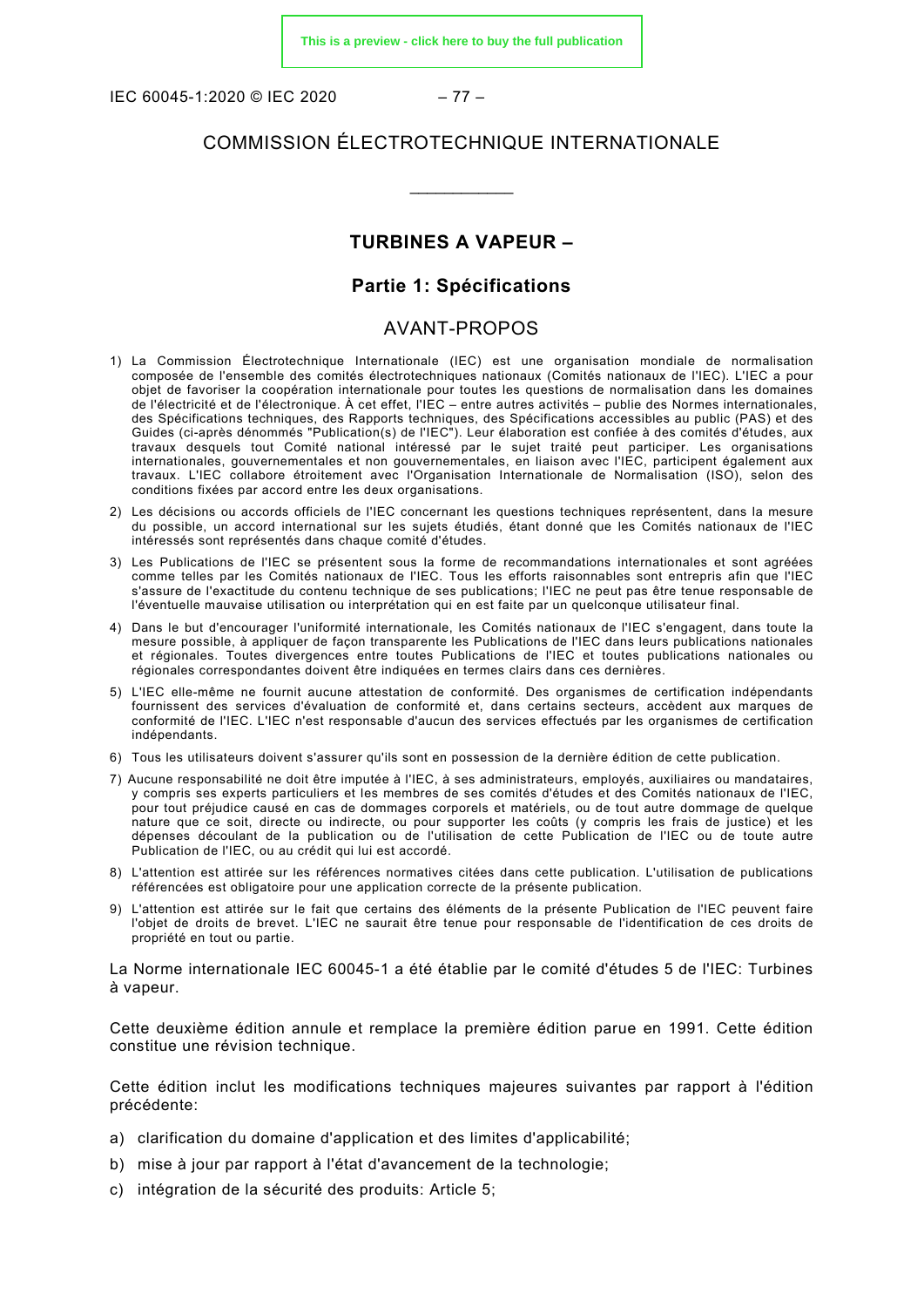**[This is a preview - click here to buy the full publication](https://webstore.iec.ch/publication/34370&preview)**

– 78 – IEC 60045-1:2020 © IEC 2020

- d) intégration de l'automatisation, incorporant l'ancienne annexe sur les régulateurs électroniques: Article 11;
- e) ajout de l'Annexe A informative concernant le soudage.

Le texte de cette Norme internationale est issu des documents suivants:

| <b>FDIS</b> | Rapport de vote |
|-------------|-----------------|
| 5/231/FDIS  | 5/232/RVD       |

Le rapport de vote indiqué dans le tableau ci-dessus donne toute information sur le vote ayant abouti à l'approbation de cette Norme internationale.

Ce document a été rédigé selon les Directives ISO/IEC, Partie 2.

Une liste de toutes les parties de la série IEC 60045, publiées sous le titre général *Turbines à vapeur*, peut être consultée sur le site web de l'IEC.

Le comité a décidé que le contenu de ce document ne sera pas modifié avant la date de stabilité indiquée sur le site web de l'IEC sous ["http://webstore.iec.ch"](http://webstore.iec.ch/) dans les données relatives au document recherché. À cette date, le document sera

- reconduit,
- supprimé,
- remplacé par une édition révisée, ou
- amendé.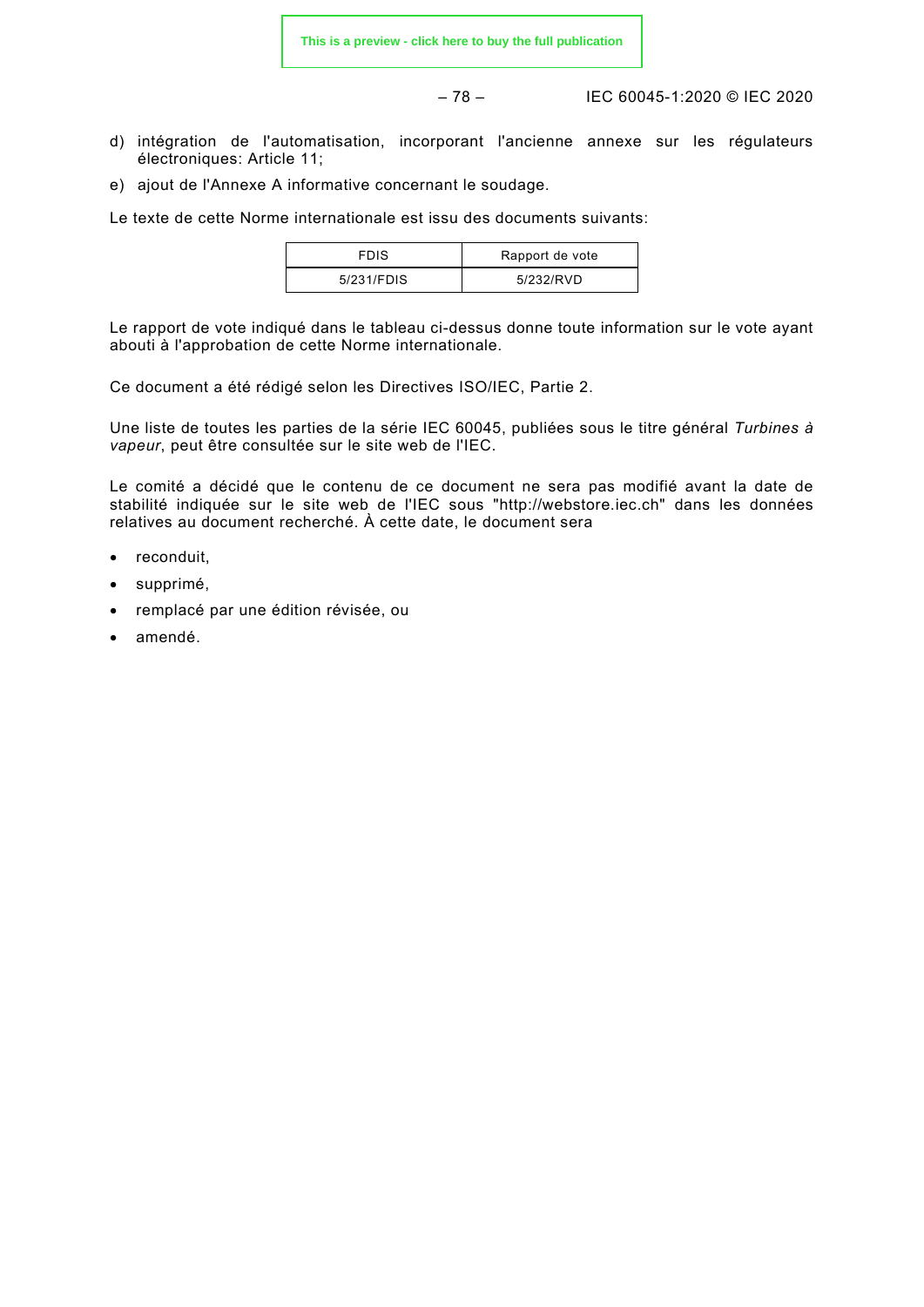<span id="page-18-0"></span>IEC 60045-1:2020 © IEC 2020 – 79 –

# INTRODUCTION

La première édition de l'IEC 60045 a été publiée en 1931. Des révisions ultérieures ont eu lieu, la dernière datant de 1991. Dans la pratique courante, le présent document a apporté une valeur ajoutée considérable au fil des ans, donnant des recommandations pour les processus d'appel d'offres pour les turbines à vapeur à travers le monde. Des développements intensifs ont abouti à la mise à disposition de turbines de plus grande puissance assignée, ainsi qu'à des avancées considérables dans l'automatisation et la régulation. La nouvelle révision de ce document était donc motivée par la volonté de combler l'écart avec la technologie disponible et le souhait d'élaborer une norme unique valable pour une vaste gamme d'applications industrielles et de service public mettant en œuvre les turbines à vapeur.

Plus précisément, en ce début de 21<sup>e</sup> siècle, les sources d'énergies renouvelables sont en train de ravir rapidement des parts du marché de l'électricité et les turbines à vapeur jouent un rôle important dans le changement de systèmes énergétiques:

- Ce sont des éléments essentiels pour les concepts de nouvelles centrales énergétiques tels que les centrales solaires thermiques à concentration (CSP), les centrales géothermiques ou les applications à chaleur et électricité combinées.
- Elles sont destinées à assurer la production d'énergie thermique d'appoint (cycle combiné) à haut rendement pour compenser la volatilité accrue des réseaux électriques.
- Elles permettent d'obtenir des paramètres de vapeur de haut niveau et techniquement viables, qui contribuent à une utilisation plus efficace des sources d'énergie et des installations.

Dans le domaine de l'automatisation et des commandes, l'intégration de normes de sécurité pertinentes s'est avérée nécessaire et un nouvel Article 5 entier lui a été dédié. De même, un nouvel Article 11 a été consacré à l'automatisation elle-même, intégrant les aspects antérieurs de régulations, de commandes, d'instrumentation et de moyens de protection ouvrant ainsi la voie vers la numérisation des centrales énergétiques.

La structure générale du document a été conservée intentionnellement proche de celle de la version antérieure afin de favoriser une application directe du document.

Partout où cela est possible, le présent document prend en compte l'extension au domaine des petites turbines, des développements initialement prévus pour des machines plus grosses, sans impliquer que de telles applications soient toujours nécessaires ou avantageuses.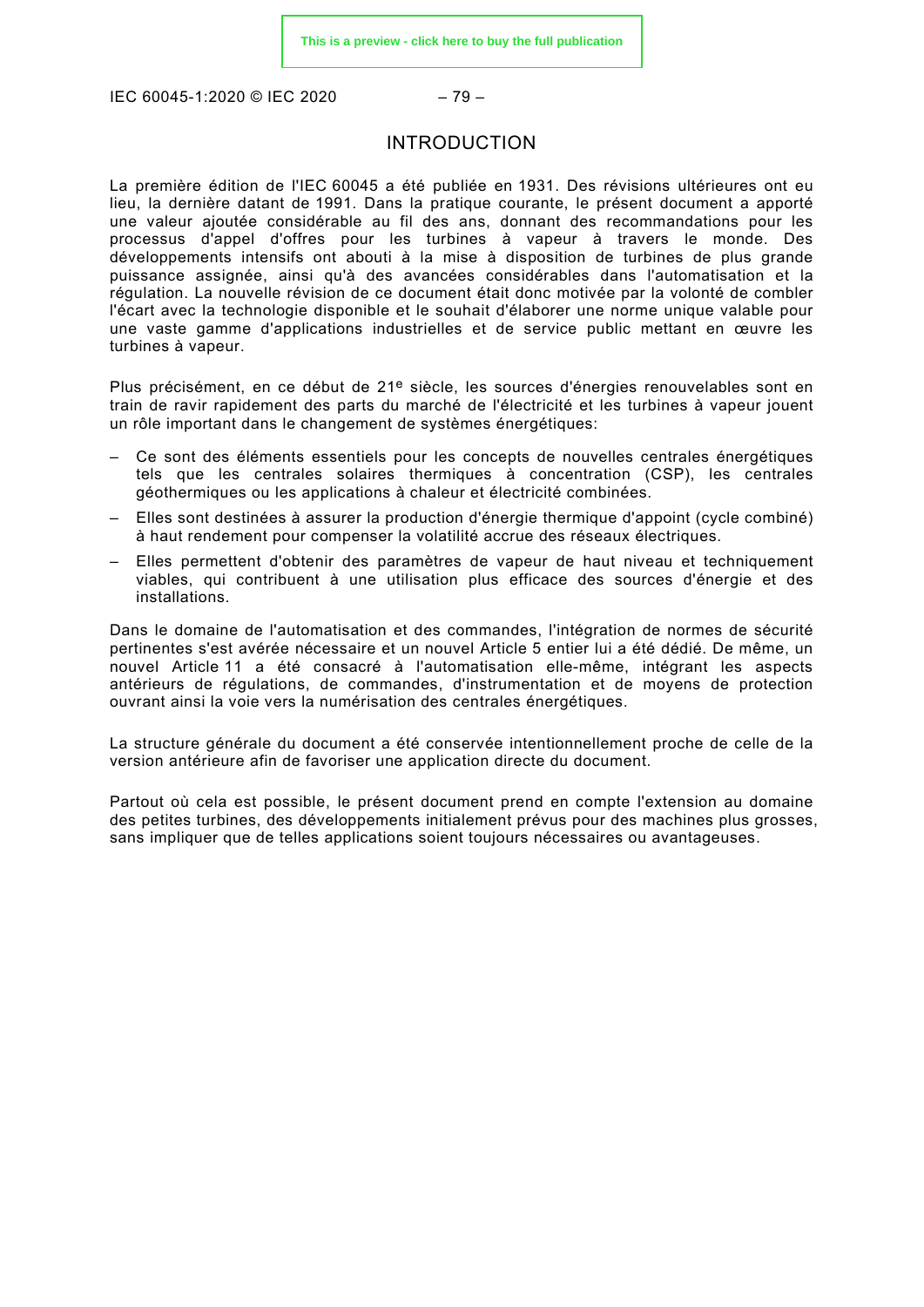$-80 -$  IEC 60045-1:2020 © IEC 2020

# **TURBINES A VAPEUR –**

# **Partie 1: Spécifications**

#### <span id="page-19-0"></span>**1 Domaine d'application**

La présente partie de l'IEC 60045 est applicable en premier lieu aux turbines à vapeur horizontales pour applications terrestres entraînant des alternateurs de production d'énergie électrique. Certaines de ces dispositions sont applicables aux turbines pour d'autres usages. Les alternateurs, la transmission et les auxiliaires qui sont considérés comme des parties intégrantes du système sont également mentionnés dans le présent document. Le présent document ne fournit pas de spécifications détaillées concernant ces équipements.

Le but de ce document est de rendre un éventuel acheteur conscient des options et des variantes qu'il peut souhaiter envisager et de lui permettre d'exprimer clairement ses exigences techniques auprès des fournisseurs potentiels. Par conséquent, les exigences techniques finales seront conformes à un accord contractuel entre l'acheteur et le fournisseur.

#### <span id="page-19-1"></span>**2 Références normatives**

Les documents suivants cités dans le texte constituent, pour tout ou partie de leur contenu, des exigences du présent document. Pour les références datées, seule l'édition citée s'applique. Pour les références non datées, la dernière édition du document de référence s'applique (y compris les éventuels amendements).

IEC 60034-3, *Machines électriques tournantes – Partie 3: Règles spécifiques pour les alternateurs synchrones entraînés par turbines à vapeur ou par turbines à gaz à combustion*

IEC 60079 (toutes les parties), *Atmosphères explosives*

IEC 60204-1, *Sécurité des machines – Équipement électrique des machines – Partie 1: Exigences générales*

IEC 60953 (toutes les parties), *Règles pour les essais thermiques de réception des turbines à vapeur*

IEC 61000-6-2, *Compatibilité électromagnétique (CEM) – Partie 6-2: Normes génériques – Immunité pour les environnements industriels*

IEC 61000-6-4, *Compatibilité électromagnétique (CEM) – Partie 6-4: Normes génériques – Norme sur l'émission pour les environnements industriels*

IEC 61064, *Essais de réception des systèmes de régulation de vitesse des turbines à vapeur*

ISO 1940, *Vibrations mécaniques – Exigences en matière de qualité dans l'équilibrage des rotors rigides*

ISO 7919-3, *Vibrations mécaniques – Évaluation des vibrations des machines par mesurages sur les arbres tournants – Partie 3: Machines industrielles couplées*

ISO 10494, *Turbines et groupes de turbines — Mesurage du bruit aérien émis — Méthode d'expertise/de contrôle*